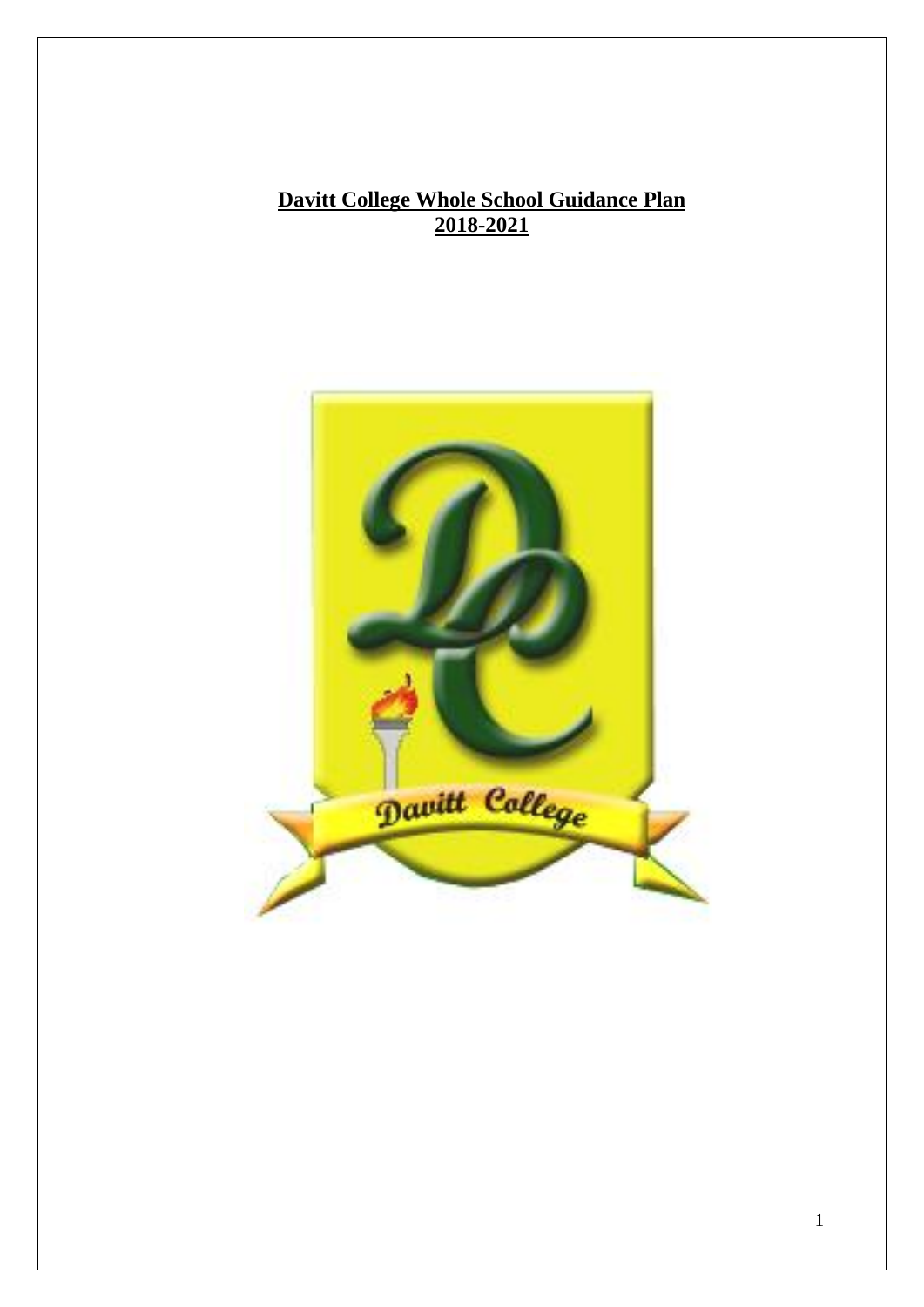### **Davitt College Guidance Plan**

#### **Section 1 - General**

#### **Mission Statement**

This document is being drawn up in the context of Davitt College's ethos and reflects the College's commitment to creating a caring community of learners in a safe and respectful environment. The College and its members stand for tolerance of individual difference and the adoption of the notion of rights and responsibility for all. The College seeks to be a place of learning which promotes excellence through the Development of the whole person. Its central goals are to enhance self-esteem, promote life skills, foster the development of each student's potential, academically, personally and emotionally, leading to greater personal autonomy for all students.

### **Rationale**

As per 1998 Education Act, specifically 9C requiring schools to " ... ensure that schools have access to appropriate guidance to assist them in their career choices ... " to meet the Statutory requirement for schools under this Act.

### **Implications**

The Act refers to access **(**to school resources, physical and personnel…) and appropriate guidance (ie. whole school response to meeting the guidance needs of all its students).

Guidance is a core requirement of the school's overall programme: this requires that it is an integral part of the school plan. The mission statement and the school ethos are reflected in the guidance plan.

#### **What is guidance in schools?**

Guidance is used to describe the range of learning experiences provided in a developmental sequence designed to assist students to make choices about their lives and the transitions based on these choices.

The Guidance programme is the full range of activities through which the school addresses the needs of students. This incorporates three main yet interlinked areas as identified by the NCGE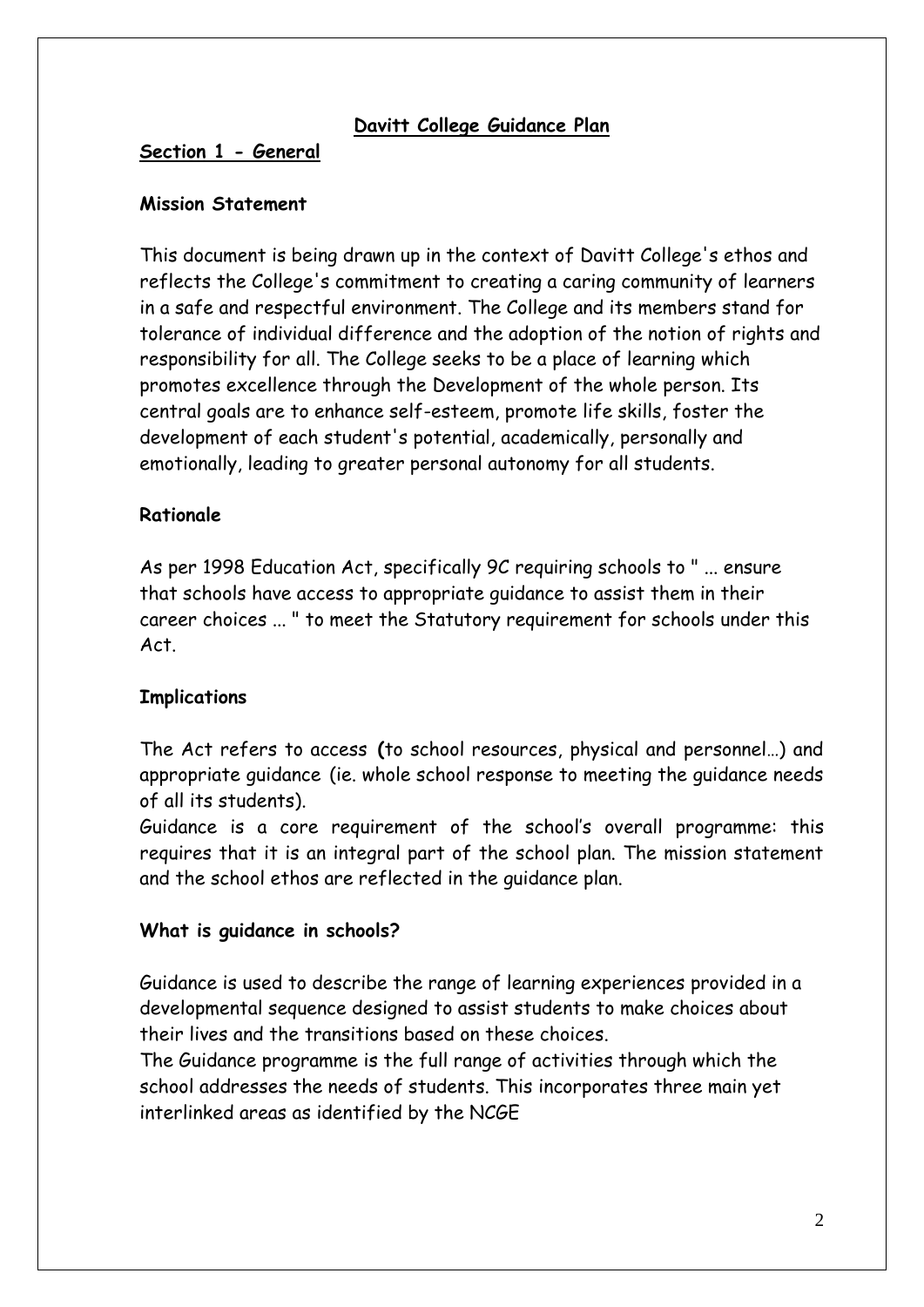- Personal and Social
- Educational
- Career

**Personal Counselling:** a key part of the school guidance programme. It is offered on an individual or on a group basis. It aims to assist students explore their thoughts and feelings, giving care and support to students learning to manage the various challenges and developments in growing and changing. Great emphasis is placed on endeavouring to raise and enhance pupils' selfesteem. An interdisciplinary approach is adopted. Teaching and support personnel from a number of departments collaborate and liaise with pupils homes in addressing this objective.

**Educational Guidance:** Developmental in nature, beginning at the student's entry to second level schooling, educational guidance includes empowering students in the areas of subject choice, study skills and examination skills, and consulting parents about related matters. Some examples of educational guidance include:

- Study skills and exam skills
- Counselling for learning difficulties
- Teacher consultations
- **Assessments**
- **Motivation**
- Choices: Subjects: Levels: Courses

**Career Guidance:** Involves empowering students to recognise their talents and aptitudes, enable them to make informed choices and take responsibility for their own futures. Examples of areas covered are:

- Careers Information Management
- Employment Opportunity
- Development of self awareness
- Options after Leaving Certificate Choices
- Pathways to Further Education
- Attendance at Career Events
- Personal Vocational Guidance Interviews
- Organisation of Career Talks
- Liaison with Businesses, 3rd Level Personnel
- Links with Past Pupils
- Decision Making Skills and Planning Skills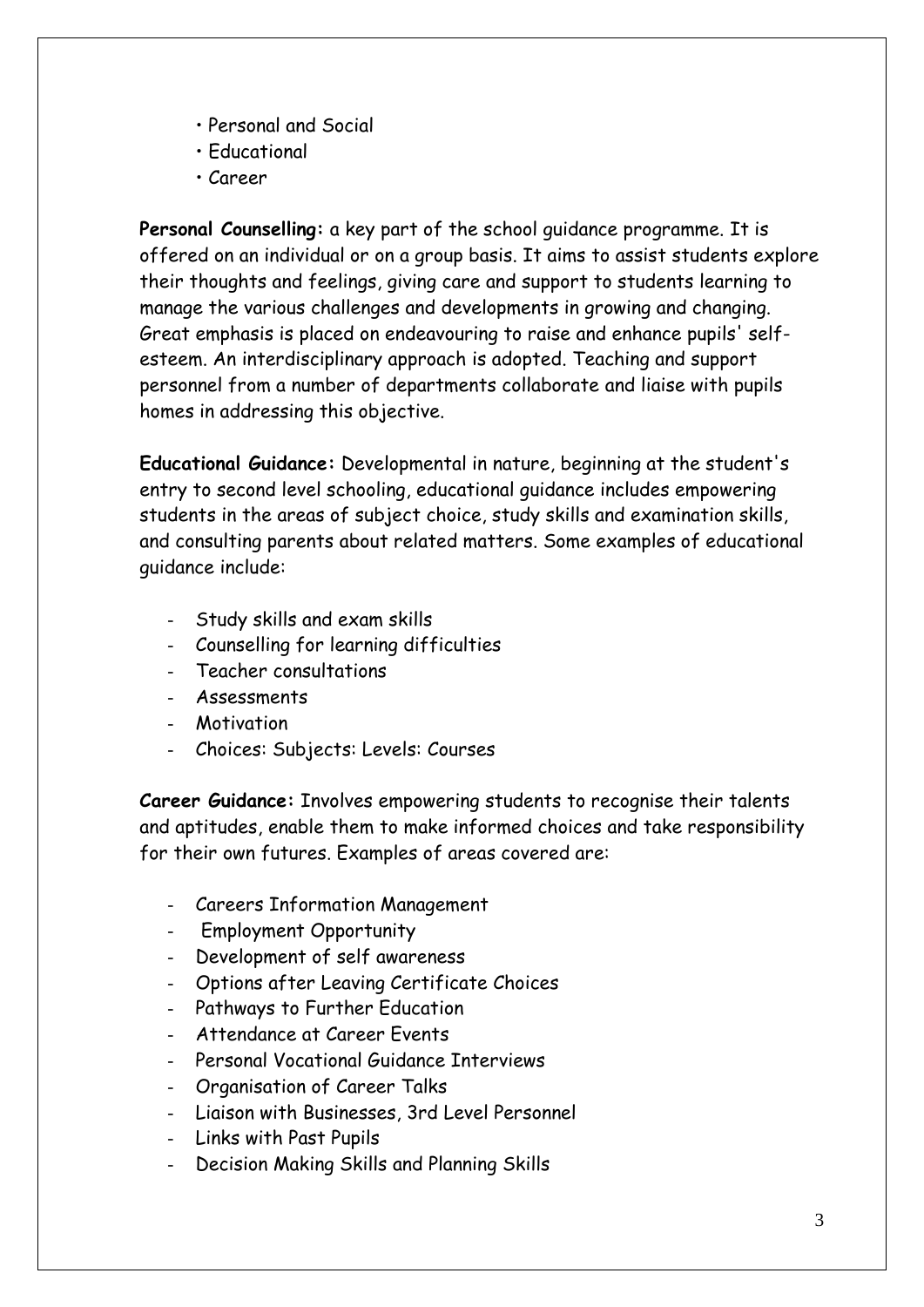- Job Search Skills/ Interviews/ Facilitation of Feedback re.Work
- Work Experience
- Use of I.T in Careers e.g. Qualifax and Careers Portal

### **Aims**

The Guidance Programme in Davitt College aims to provide support for learners to enable them to make wise and informed, personal, educational and career choices. Davitt College Guidance Department strives to be inclusive providing for the needs of all students: junior, senior, international, special education needs – entire spectrum from learning supported to gifted in the ethos of the schools pursuit of excellence for all. The guidance counsellor has primary responsibility for the delivery of the College's Guidance and Counselling Programme. The important role of all other members of the College Staff is acknowledged and their relevant contributions to the planning and delivery of many aspects of the programme.

## **Objectives**

The Guidance Process aims to be flexible in approach and evolves over time. It reflects the needs of all students, is dependent on available resources and is both shaped by and shapes the environment in which it is delivered. While the Guidance Programme is the responsibility of the Guidance Counsellor, a whole school approach is essential in terms of delivery and in achieving the objectives:

- To enable pupils grow in independence and take responsibility for themselves
- To develop and explore an awareness and acceptance of their talents and abilities.
- To make informed choices about their lives and follow through on those choices.

**Guidance Counsellors:** Bernie Lennon: 15 hours, James Gallagher: 22 hours

**Total: 37 hours**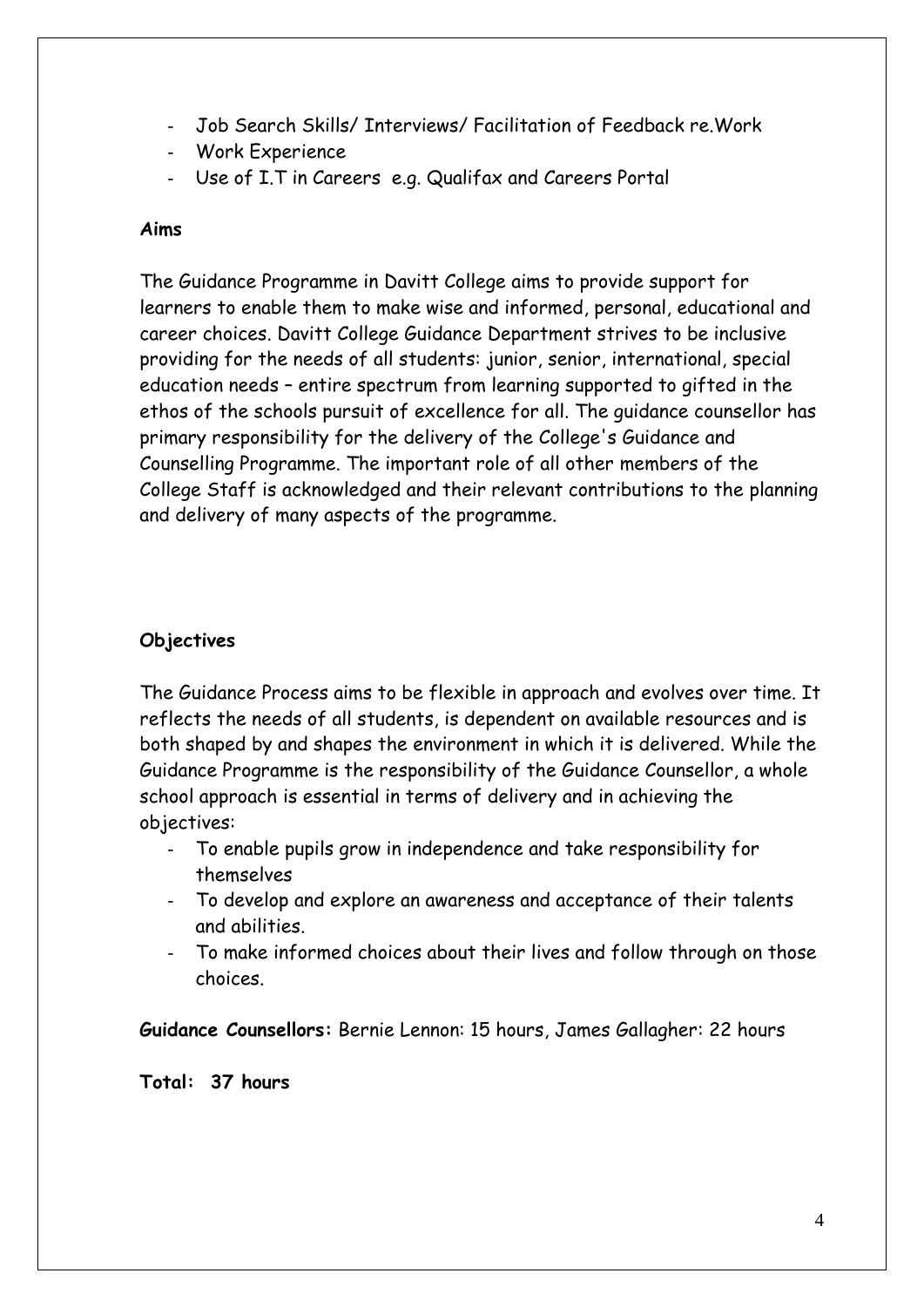#### **Role of the Guidance Counsellor**

The delivery of a comprehensive Guidance Program is the responsibility of the Guidance Counsellor but a whole school approach is essential to realise this objective. A holistic approach to Guidance provision is essential to ensure all students have "access to appropriate Guidance" (9 (C) Education Act.1998). Guidance planning is to be considered a process, to evolve over time, reflecting the needs of all students, available resources and contextual factors.

**Members of the Guidance Planning Group** are the same members of the Student Support Team as this facilitates regular meetings and contact, and members have suitable roles to facilitate working in both groups. These are as follows:

Bernie Rowland (Principal) Ger King (Deputy Principal) Anita Gallagher (Deputy Principal) Bernie Lennon (Guidance Counsellor) James Gallagher (Guidance Counsellor) Mary Gibbons (HSLP) Sarah Sheridan (SCP Co-ordinator) Frances Groden (SCP Assistant) Gary Boyle (SEN Co-ordinator) Deidre Gibbons (SPHE Co-ordinator) Due to timetable restrictions does not attend meetings

#### **Additional Personnel**

All other staff members within Davitt College.

#### **Section 2 - Guidance Curriculum**

The Guidance Curriculum is delivered both formally and informally

### **Formal Guidance**

The Formal Guidance curriculum is delivered using two forms of intervention employing a number of methodologies: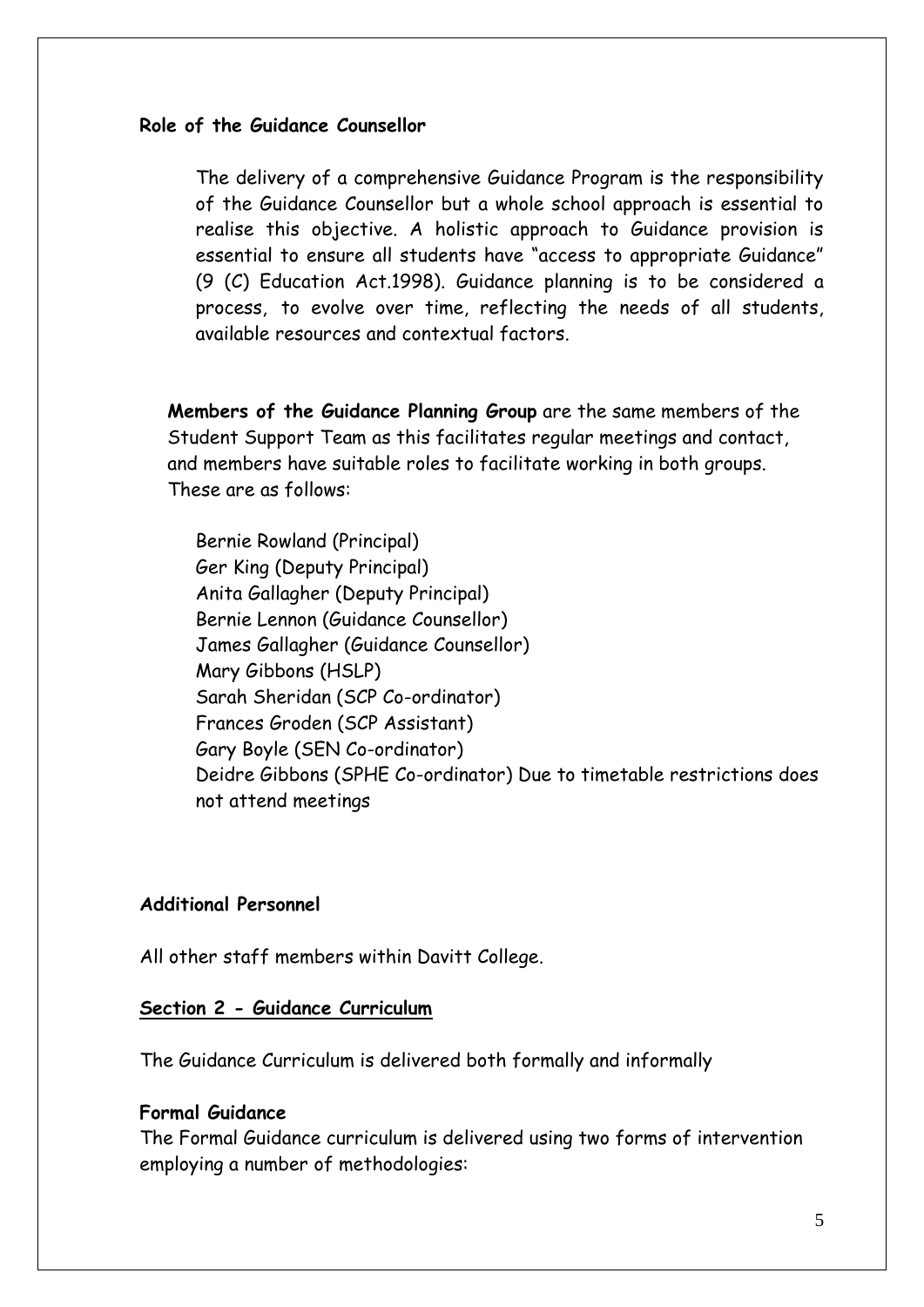1. Individual meetings of a personal counselling nature and careers/vocational guidance.

2. Classroom guidance delivered in regular weekly classes/team teaching/class group or year group intervention as required.

### **Informal Guidance**

The Informal Guidance program consists of liaising with other Teaching Staff/Management to promote cross curricular links and to enhance the development of a whole school policy in relation to the delivery of Guidance. Regular meetings with principal to keep management informed of developments in the Guidance Department. Meetings with Parents/Guardians and outside agencies form an integral part of Informal Guidance.

### **Formal and Informal Guidance Program**

See timetables

### Grouping of Students

Students participate in the guidance program in their class group or year group.

### Class Organisation/ Effective Teaching Methodologies

| Year/Group                      | <b>Teaching Methodologies</b>                       |  |
|---------------------------------|-----------------------------------------------------|--|
| 1 <sup>st</sup>                 | Guidance work in SPHE classes*                      |  |
| 2 <sub>nd</sub>                 | Guidance work in SPHE and Wellbeing classes*.       |  |
| 3 <sup>rd</sup>                 | Year Group\Class group contact three times a year*. |  |
| Transition Years   Weekly class |                                                     |  |
| L.C.A.1                         | Vocational Prep& Guidance 2 classes per week.       |  |
| L.C.A.2                         | Vocational Prep& Guidance 2 classes per week.       |  |
| 5 <sup>th</sup>                 | <b>Weekly Class</b>                                 |  |
| 6 <sup>th</sup>                 | Weekly Class.                                       |  |

\*Additional guidance time arranged as required.

### **Range and Variety of Resources**

- Personnel
- **Materials**
- Facilities
- External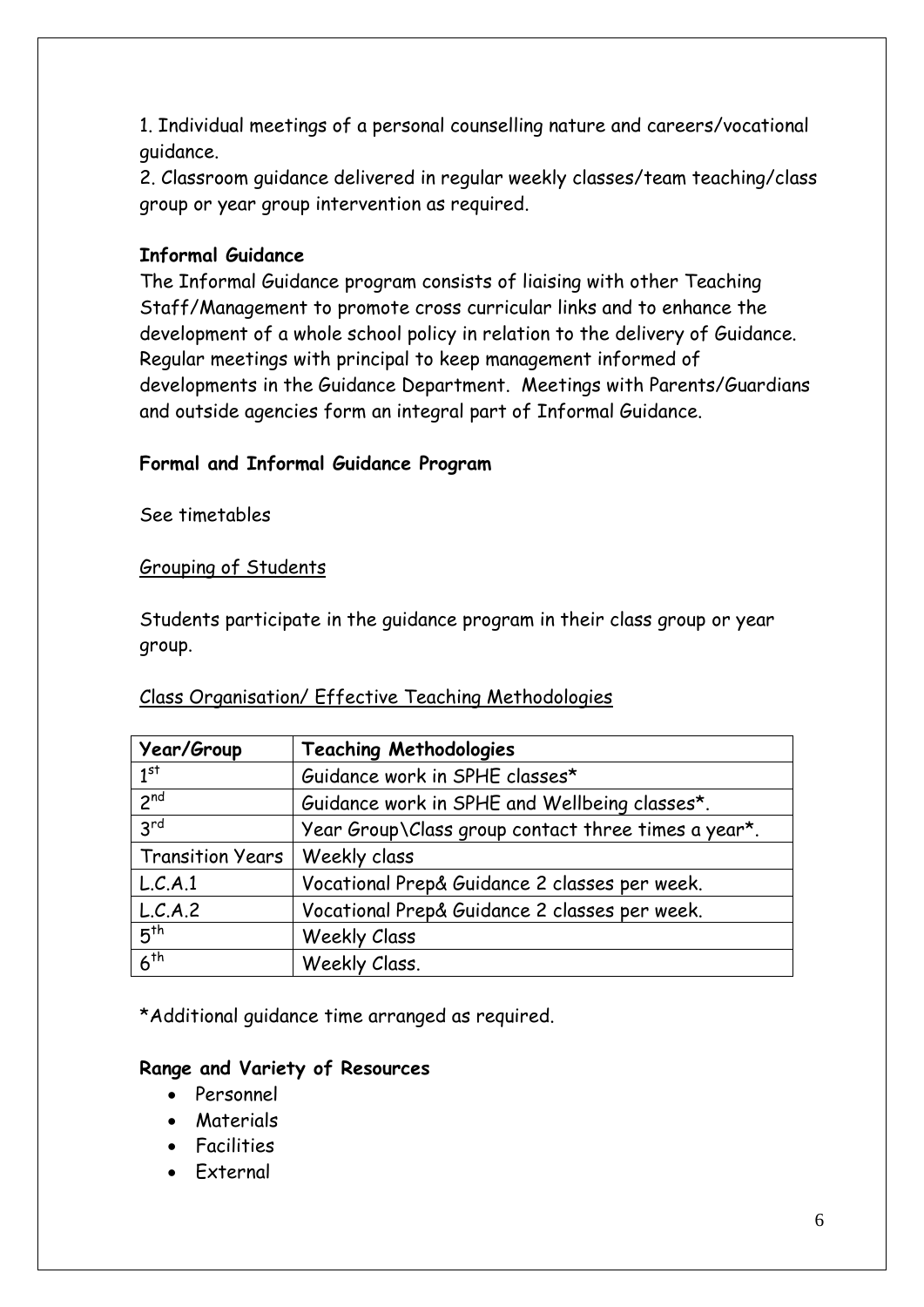# Personnel

Guidance Counsellors, Management, BOM, Year Heads, Tutors, Class Teachers, Resource/Learning support Teacher, School Completion Program Coordinator and assistant, Home School Liaison Person, SEN Department, Special Needs Assistants, School Administration staff , all other staff and the wider school community .

## Materials

Careers Library in Guidance Counsellors office and Careers section in the main library which contains information on 3<sup>rd</sup> Level colleges in Ireland and UK, PLC information and other supports information. Copies of Career books and publications available to borrow from the Guidance Dept... Two Computer rooms and Internet which offers all information needed when

researching a career e.g. All college websites and the 3 main career sites we use are [www.qualifax.ie](http://www.qualifax.ie/) [,www.careersportal.ie](http://www.careersportal.ie/) and www.careernews.ie

# Facilities

Guidance office X 1 with phone, computer, printer, internet access, careers section in main library, two computer rooms and notice boards.

## External

Attendance at open days, Career Options Davitt College, Career information sessions for parents and students…….

Mock Interviews, Parent evenings and Guest speakers in career areas of interest to the students

# **Section 3 - Provision for Health and Safety Requirements**

## **Administration**

Counselling/Careers Meetings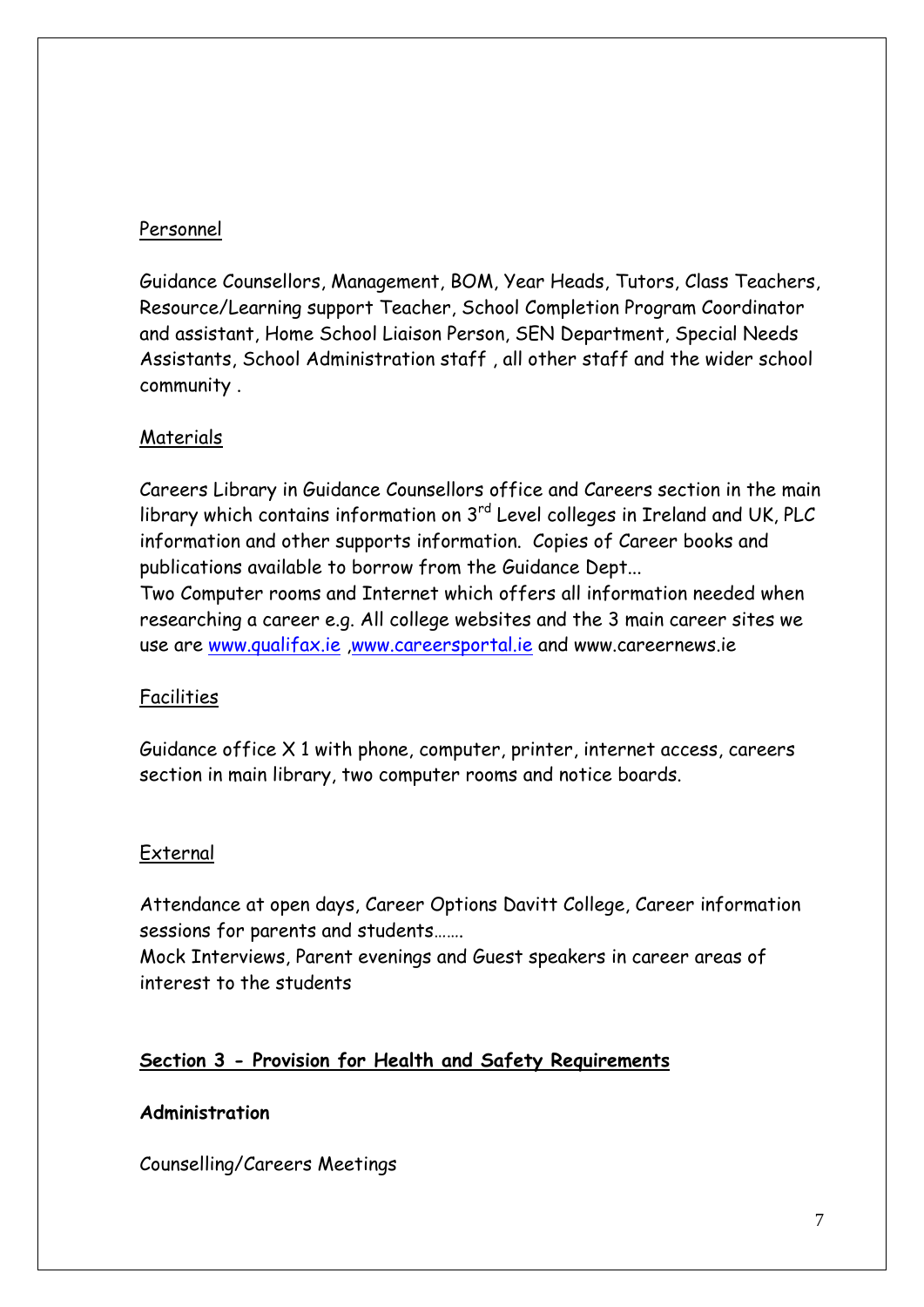To ensure the safe and effective delivery of the guidance program, an appointments system for Personal Counselling/Careers/Vocational Guidance Interviews operates. Appointments are made in consultation with the student. To reduce disruption, appointments are made during careers classes. Students are not allowed to excuse themselves from class to make appointments or wait outside the Guidance office.

Staff are informed of students attending Career Exhibitions/Open Days by written notice on the white board in the staff room and the VS Ware notice board.

### **Section 4 – Provisions and Supports for each Year Group**

Guidance 1st -6th Year

**'The Framework for Junior Cycle (2015) provides for <sup>a</sup> new area of learning at junior cycle called Wellbeing. Wellbeing will cross the three years of junior cycle and build on substantial work already taking place in schools in support of students' wellbeing.'**

**'The introduction of Wellbeing into the Junior Certificate in September 2017 recognises the association between the quality of relationships between teachers and students and a number of student outcomes, including socioemotional wellbeing, engagement in schoolwork, feeling a sense of belonging in school, levels of disciplinary problems, and academic achievement. The focus is on the role of the school guidance programme in supporting the wellbeing of all students in junior cycle.'**

**NCCA (2017) Junior Cycle Wellbeing Guidelines[,www.ncca.ie](http://www.ncca.ie/)**

**Wellbeing - September 2017**

Davitt College is preparing to take on this important programme and recognises that student wellbeing is ahugely important area that requires a whole-school approach. The required 300 hours per year from September 2017 will be met as part of the SPHE, RE, PE, CSPE and Guidance programmes.

### **First Year**

- Annual Open Evening for parents of incoming first year students
- Partnership Evening for Student and Parents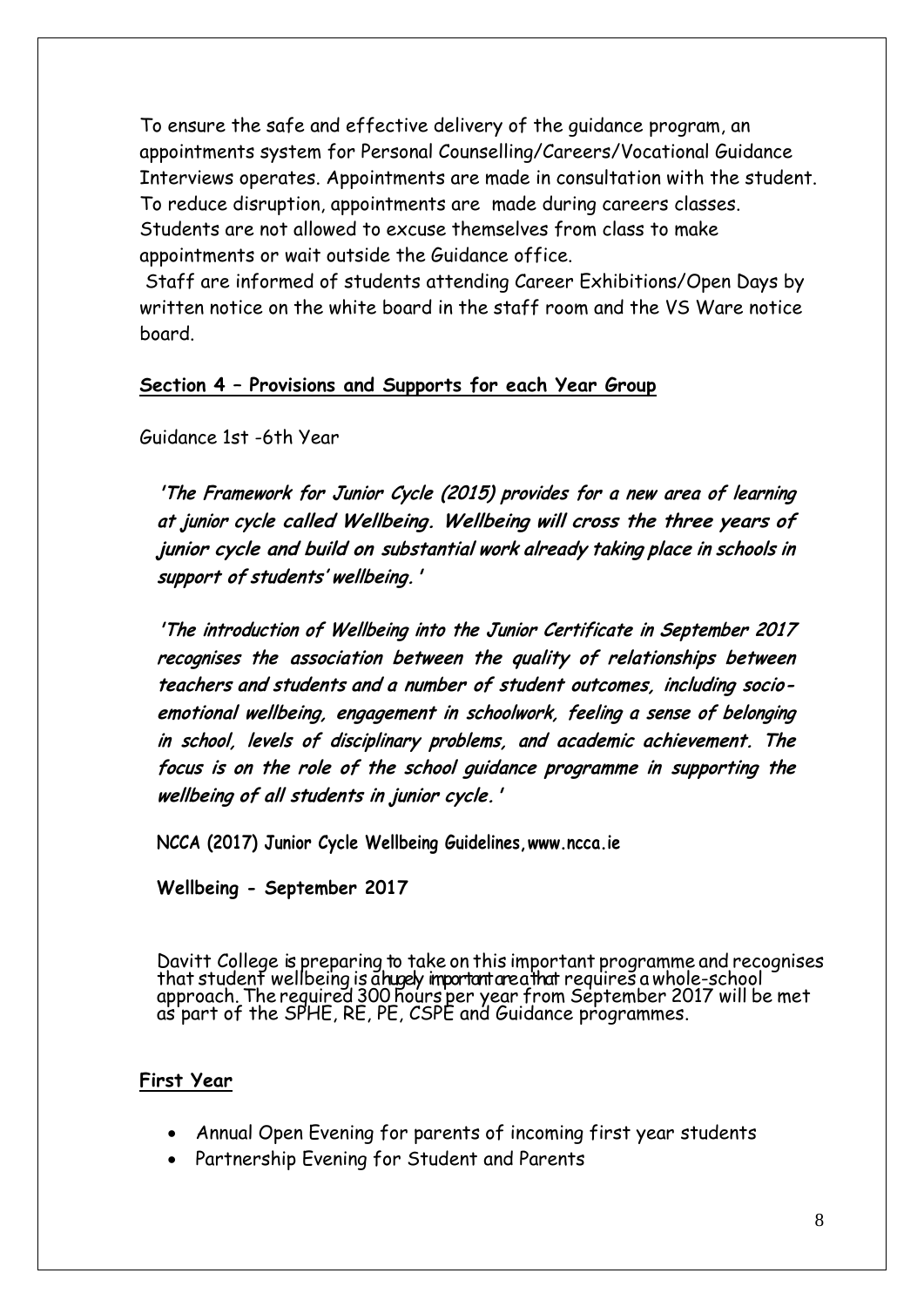- Information Pack distributed to homes of all incoming first year students prior to their arrival.
- Management & Staff visit Primary schools
- Induction Days: Early school return for 1st year students focusing on:
	- familiarisation with new school environment
	- distribution and explanation of timetables
	- introduction to pastoral care service
	- introduction to Guidance service
- Individual quidance available on request or by referral
- Tutors will take their tutor group for SPHE if timetable allows
- Mindfulness and mediation introduced to  $1<sup>st</sup>$  year timetable permitting
- Two week Option Subject Taster Course
- Participation in all School Initiatives : Wellbeing Week, Friendship Week, Mental Health Awareness Week, Active Schools Week etc..
- Students are encouraged to become active members of the school community through the extensive range of extracurricular activities.
- Big Brother Big Sister Mentoring programme with TY students
- Assemblies are conducted every term to reinforce positive behaviour
- A retreat day is organised early in year for team building
- A residential gaeltacht trip by the Irish Dept.
- Various initatives and supports organised by SCP and HSCL are a huge contribution to our school community (See reports from SCP and HSCL)
- 1st Year Assessment Tests administered by Special Needs Dept.
- Guidance module delivered within SPHE.
- Participation in JCSP programme
- Subject Choice Information to Parents and students
- Consultation with parents re. subject choice on request
- Induction days: discussion on transition to second level, advantages, disadvantages, challenges, fears, how to access the Guidance Service.
- Organisational/Planning skills assisting students in coping successfully with demands of new school system.
- Study Skills organisation, method time management.
- Decision making skills.
- Examination Technique
- Introduction to their career journey.
- Development of their awareness of their skills, interests, strengths and recognition of the importance of developing these and increasing their own self-knowledge.
- Introduction to career IT
- Coping with bullying and other challenging situations.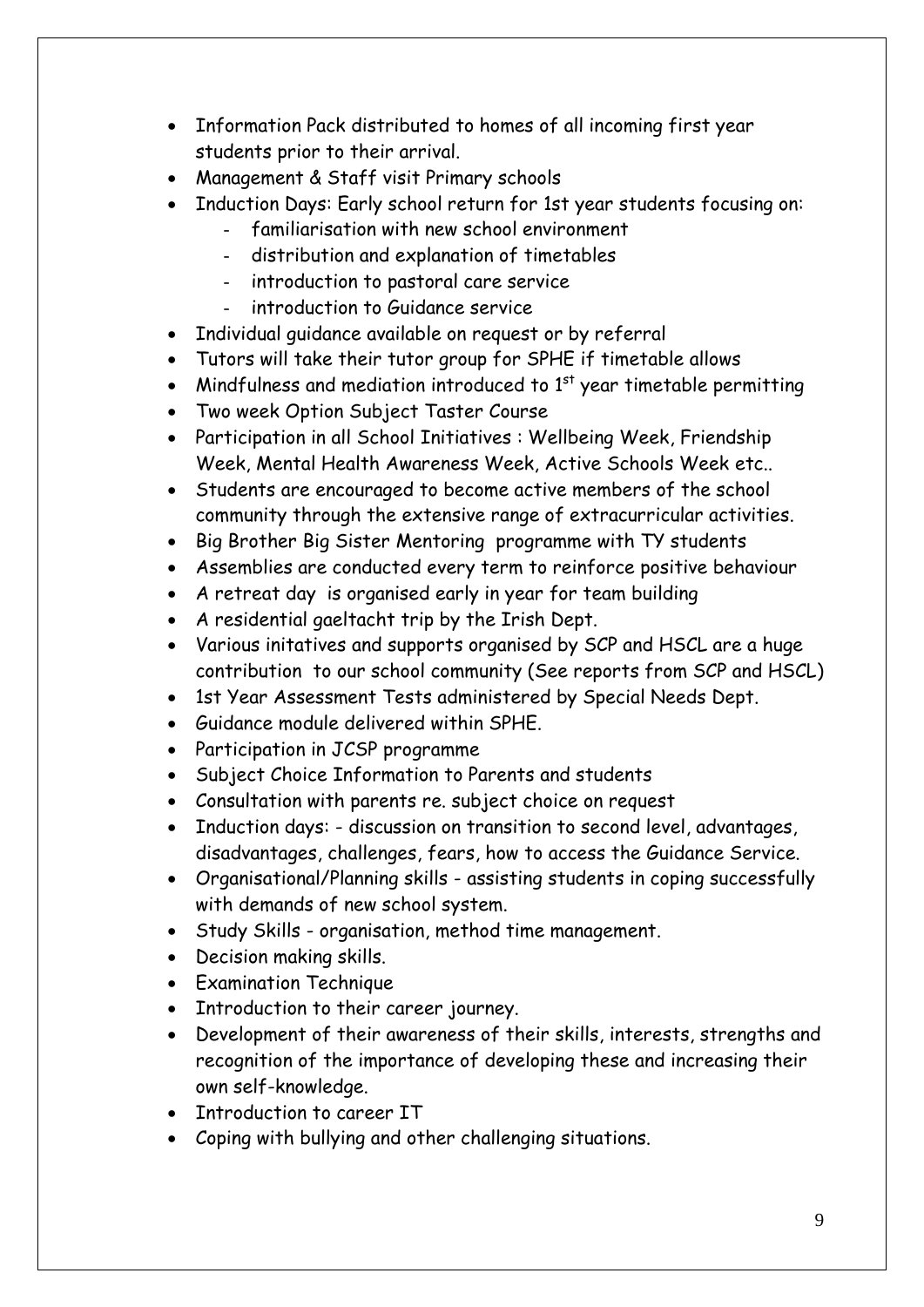# **Second Year**

- Continuing development of self knowledge, personality, qualities and potential through SPHE, RE, PE, CSPE and Wellbeing programmes.
- Individual quidance meetings available on request
- Full and active participation is encouraged in all school events and indicatives
- Students are encouraged to become active members of the school community through the extensive range of **extracurricular activities.**
- Continuation of meditation practice in Wellbeing related classes

# Organisation:

The introduction of the 300 hours Wellbeing programme is a very positive step in ensuring the continuity of a holistic approach to education throughout the Junior Cycle years of school.

# A 15 week formal Wellbeing /Guidance module commenced in September 2018

A multidisciplinary approach, building on 1st year topics such as Study Skills Planning, Organisation, Career Journey. These skills are developed through all subject programmes.

## **Third Year**

- Students are encouraged to remain **active members** of the school community
- A strong emphasis is put on academic achievement and on reaching one's **potential.**

Decision making, conflict resolution, friends/peers. Development of self concept heightening awareness of skills, interests, potential delivered within SPHE and RE classes.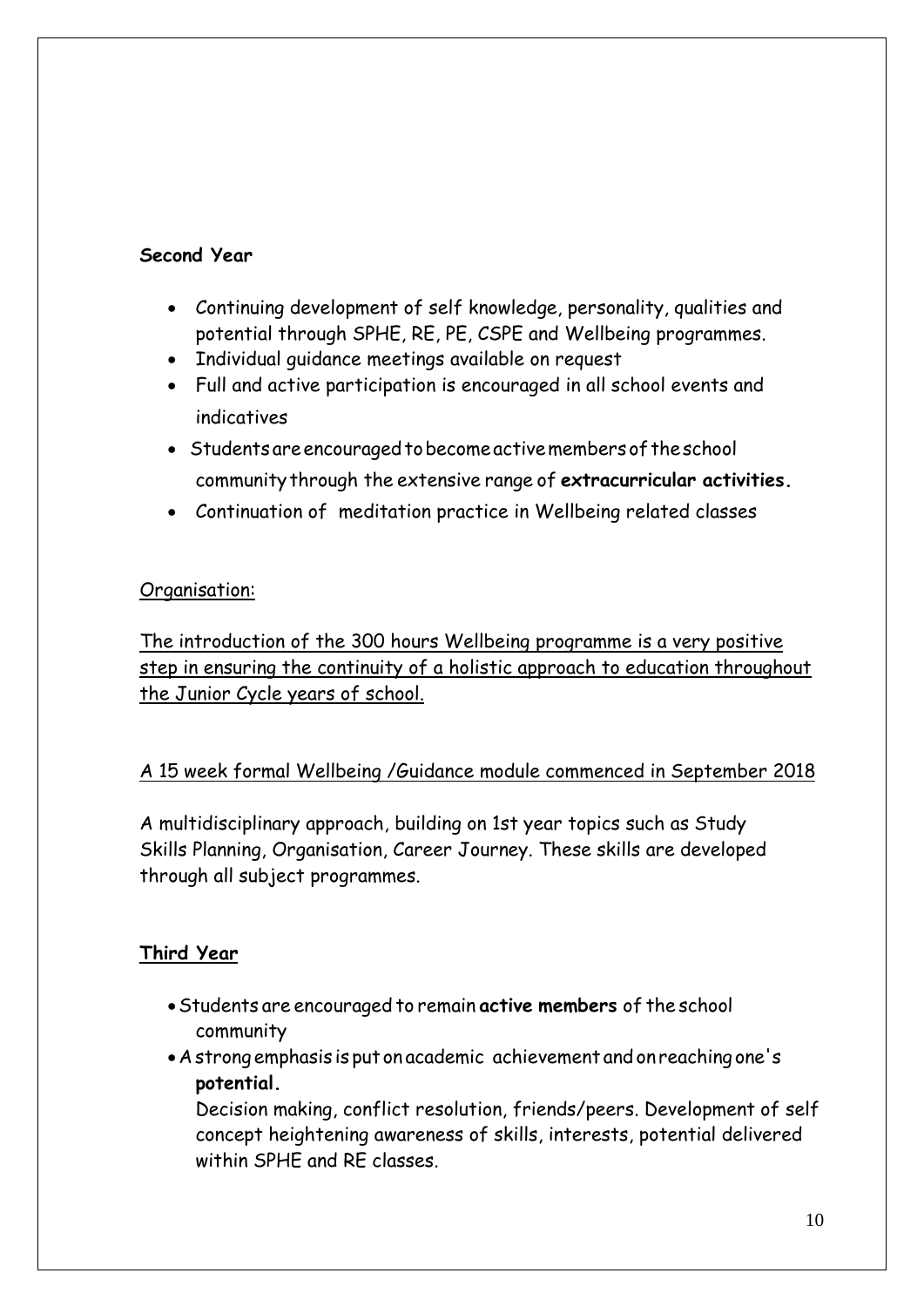- Continuation of meditation practice in SPHE/RE classes
- Individual quidance meetings available on request.
- Organisation: guidance counsellor not timetabled with 3rd year students. A number of Guidance classes are organised with the cooperation of the SPHE and subject teachers at the time when students are making subject and Transition Year choices
- Senior Subject Choice Booklet to be reintroduced to 3rd year students going directly to 5th year.
- Information Evening for parents and students on moving forward to Senior school
- Introduction to career guidance information available on the internet. Qualifax, Career Portal and Careernews
- Individual career appointments for students who go directly into  $5<sup>th</sup>$ year
- Study skills seminar delivered by Guidance Counsellors or organised by **HSLP**
- Individual quidance meetings available on request.

## **Senior Cycle**

The aims of the Guidance Counselling programme are:

- to help students to develop an awareness and acceptance of their talents and abilities
- to explore possibilities and opportunities open to them
- to grow in independence and to take responsibility for themselves
- to make informed choices about their lives and to follow through on those choices.

The Guidance Counselling programme at senior cycle aims to assist the full development of each student's potential, to help students grow in selfknowledge and self-esteem and to prepare him for higher or further education, training and/or employment.

# Objectives:

Guidance Counselling should endeavour to provide students with opportunities to:

Prepare to manage their successful transition from second level to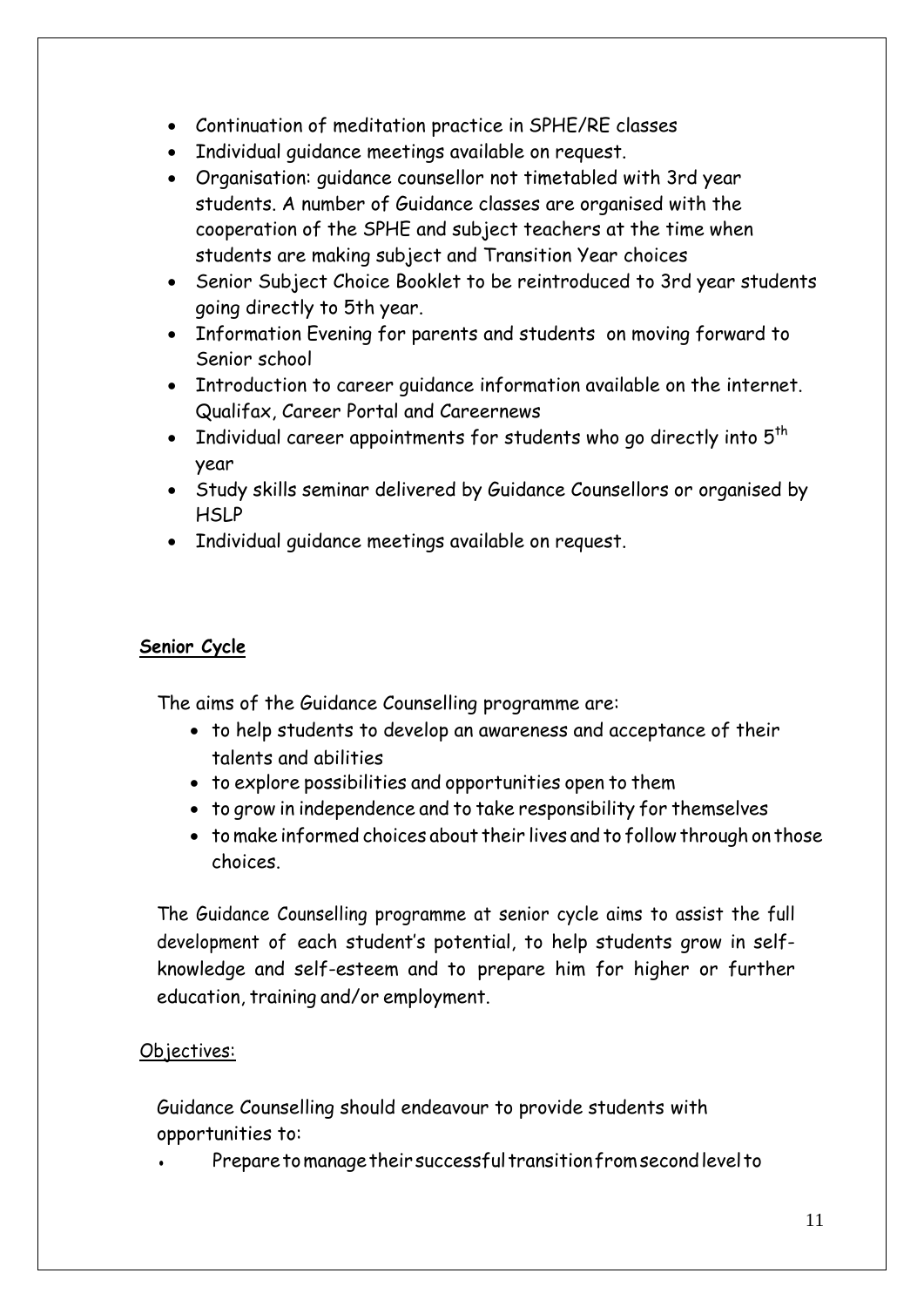further orhigher education, training oremployment.

- Identify their own key motivating factors.
- Prepare for the successful transition into adulthood.
- Learn about jobs search and job retention skills.
- Develop research and Information Technology skills so that they can be self-directed in their career exploration and development.
- Learn about the world of work, including employment rights and responsibilities.
- Develop skills to become independent and self-motivated learners.

### **Transition Year**

To assist students in making the transition from Junior Certificate to Leaving Certificate, the following is in place. It is a sample of the many and varied activities which our students are actively encouraged to engage with throughout the year:

- T. Y. induction day
- Bonding trip to Connemara
- Class tutor/Year Head
- Work experience
- Folder of excellence, certificates of merit, distinction and participation
- Report at the end of year
- Credit system
- Graduation and exhibition of work
- Subject tasters inclass
- Gaisce
- European Computer Driving Licence course (ECDL)
- Numerous guest speakers on topics deemed suited to the group
- One formal Guidance Class per week
- Individual counselling/guidance meetings available on request
- Attendance at Career Options DC
- Topics such as decision making skills, personal development, taking responsibility, peer pressure.
- RE classes and PE classe.
- Guidance Counsellor timetabled for Career Guidance class with each TY classes. One 40 minutes period per week.
- Meditation and mindfulness practice continued in Guidsance classes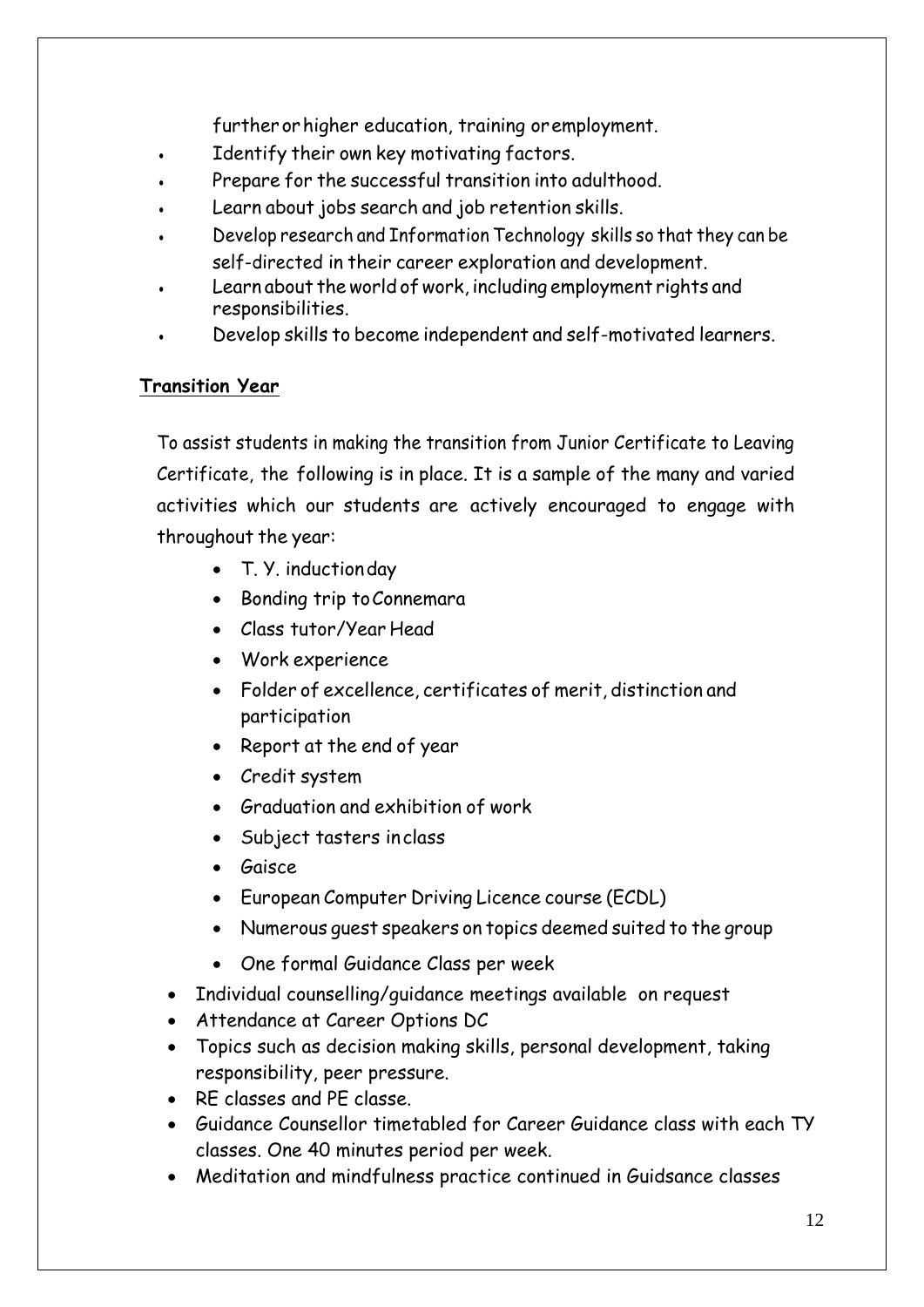- Subject Choice Information week organised in February
- TY students are encouraged to attend career talks, presentations, seminars, open days ...
- Taster Days to HEIs
- Open Days to local colleges
- Guest speakers from a wide range of different career options
- Interview Skills/ job seeking skills
- Introduction to Post Leaving Cert destinations.
- Framework of Qualifications
- Career Journey
- Research skills ...use of internet, college prospectuses
- Identification of skills, hobbies, interests, work values.
- Work Experience Preparation

# **Fifth Year**

● In fifth year, students have a choice of traditional **Leaving Certificate**, **LCA** or traditional **Leaving Cert with LCVP**. The majority choose traditional Leaving Certificate. A small number choose LCA.

## **1. Personal and Social Guidance**

- Individual guidance meetings available by referral and on request.
- Personal and Social Guidance issues addressed during formal class contact time in conjunction with the RE classes.
- Meditation and mindfulness practice continued in Guidance classes

## **2. Educational and Career Guidance**

### Organisation:

- Formal class contact, guidance counsellor timetabled for one 40 minute period per week throughout school year.
- Students are encouraged to attend Open Days, career talks and presentations.

### Syllabus: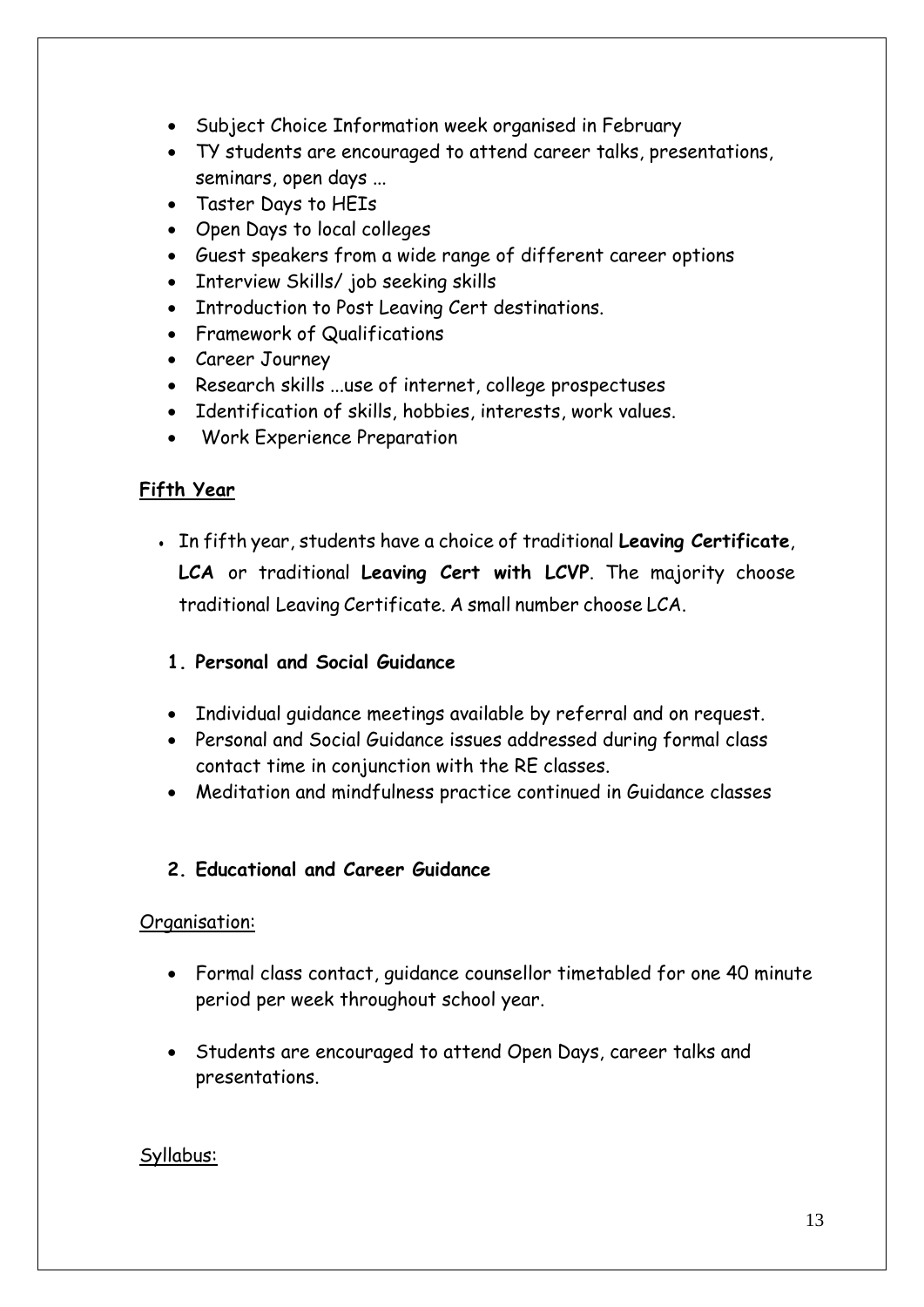- Attendance at Career Options DC
- Options after Leaving Certificate
- Introduction to CAO/PLC/Apprenticeships/Failte Ireland/Defence Forces
- HEAR/ DARE Information
- Framework of Qualifications
- Letters of Application/CV preparation
- Research Skills
- Career Planning/Career Investigation
- Development of self-knowledge, skills, interests, values
- Administration of Interest Tests...
- Introduction to career website Qualifax and Careers Portal
- Introduction in U.C.A.S
- How to get informed using methodical organised online research methods
- Study Organisational skills

# **Sixth Year**

• There is a strong emphasis on each student achieving their potential.

## **1.1 Personal and Social Guidance**

- Individual Guidance Meetings available by referral and on request
- Topics such as transition from school, life choices, coping with the unexpected, support agencies, personal responsibility addressed during RE and
- Guidance classes.
- Meditation and mindfulness practice continued in Guidance classes
- There is a strong emphasis on each student achieving their potential.

# **2.1 Educational and Career Guidance**

## Organisation:

 Formal class contact, guidance counsellor timetabled for one 40 minute period per week throughout school year.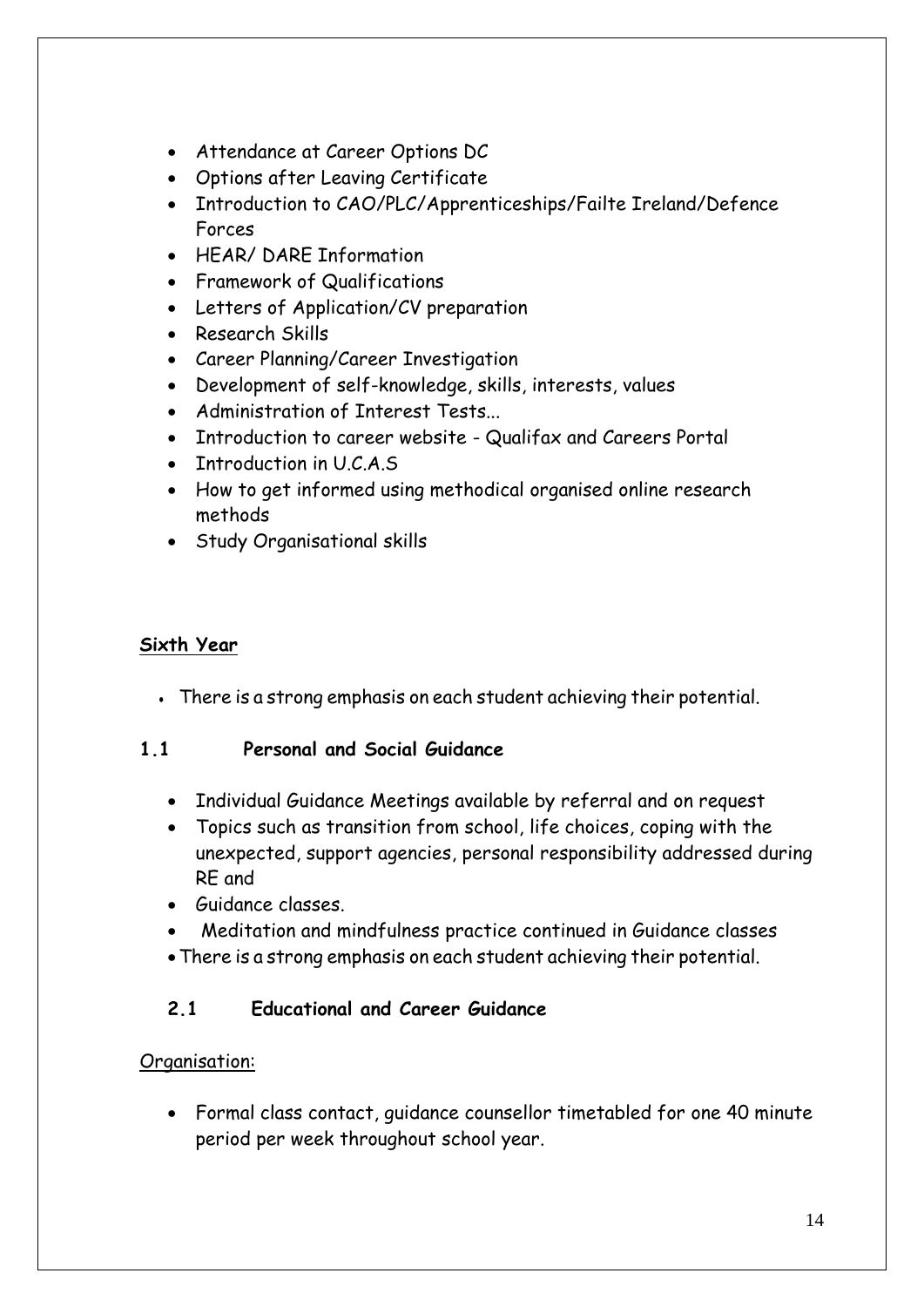- Individual Career Guidance meeting mandatory for each Leaving Cert student, follow up appointments available on request
- Priority given to LC students from a Careers and Guidance perspective

## External:

- Attendance at local college Open Days
- Attendance at Career Options DC
- Organisation of Career Talks. Students are requested to make suggestions on guest speakers. Career talks are scheduled during career classes.

### Syllabus:

### Assessment during Sixth Year

Leaving Certificate students use the Careers Portal website which has vast resources in relation to pursuing college courses and future careers. As students have access to computers in every Guidance class these tests are carried out online. Students are encouraged to create an online account to save all their findings to use for future research. These tests include:

- Interest-based tests to see what level of interest a student would have in a particular career or course.
- Personality tests which allow the students to gain more self-knowledge.
- Career Values questionnaires in order for students to work what is important to them in their future.
- Calendar of Career Events
- CAO...Application procedure, how the system works.
- Previous year's points and entry requirements.
- How to prepare for a College Open Day
- UCAS Application procedure
- Assisting with applying for courses
- Making informed decisions
- Study skills revision
- SOLAS / ETB Apprenticeships
- Evaluating career options and making critical use of information
- Motivation ...having a goal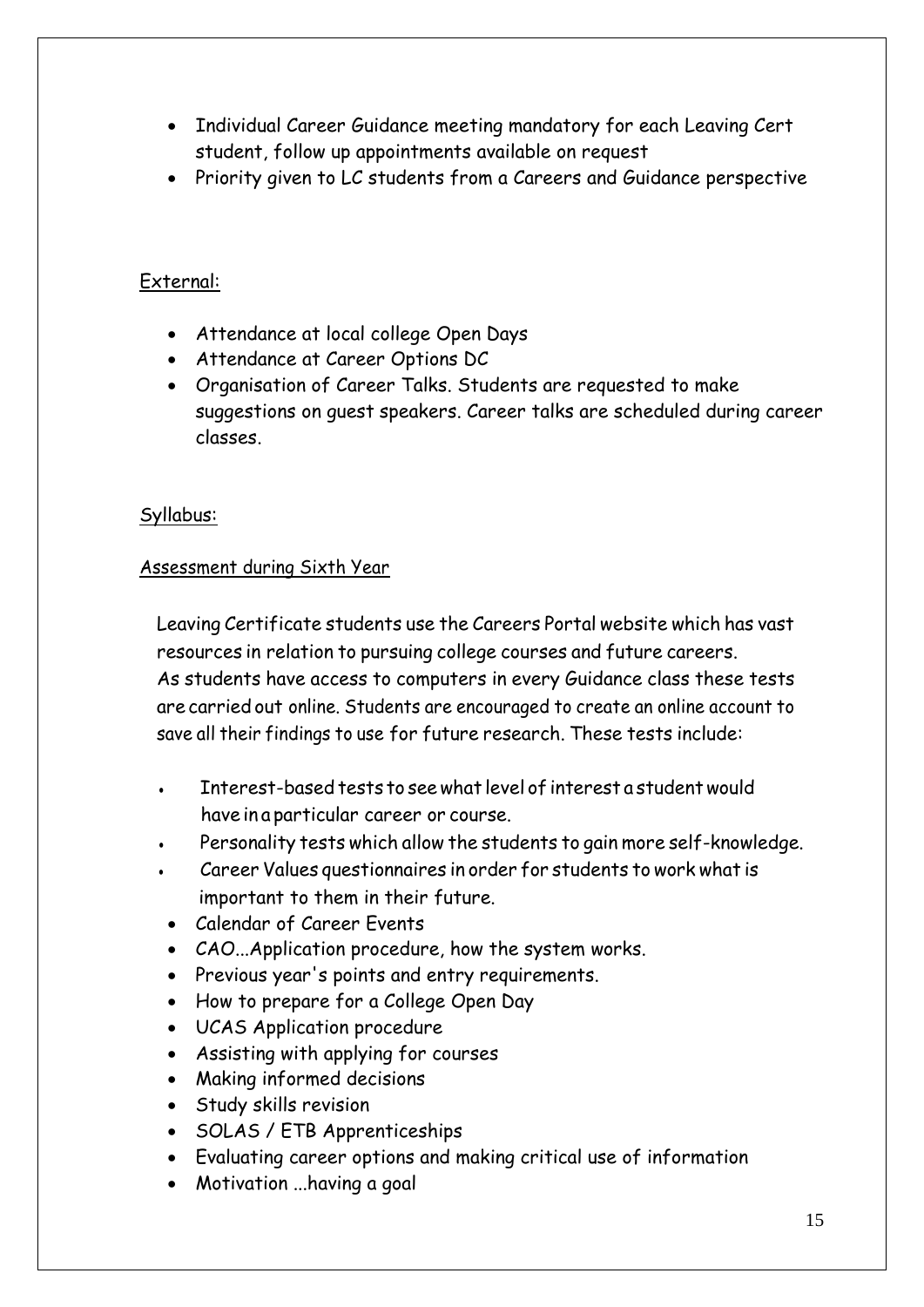- PLC sector information and guest speakers
- Review of CV's, letters of application
- Interview techniques. Individual interview preparation with students applying for UCAS and PLC courses ( includes collaboration with professional outside agencies)
- Destinations of Past Pupils
- Grants and Scholarships
- Living away from home / Accomodation
- Transition from 2nd Level ... changes, expectations
- Guidance service review/ feedback suggestions

### **Section 5 – Subject Choice Procedure**

Subject Choices have to be taken by students on two different occasions outlined below

### Junior Cycle

1. Early in First Year, having had two-week tasters of optional subjects

| <b>Optional Subjects</b> | Core Subjects             |
|--------------------------|---------------------------|
| Woodwork                 | English                   |
| Technical Graphics       | Irish                     |
| Metal Work               | Maths                     |
| Music                    | History                   |
| Art                      | Geography                 |
| <b>Business</b>          | Science                   |
| Home Eco                 | Fren or Ger               |
|                          | Religion                  |
|                          | <b>CSPE</b>               |
|                          | <b>Physical Education</b> |
|                          | <b>SPHE</b>               |
|                          | Computers                 |
|                          |                           |

Students are asked to choose three optional subjects to continue studying up to the Junior Certificate

2. Third year students have a decision to make in four areas: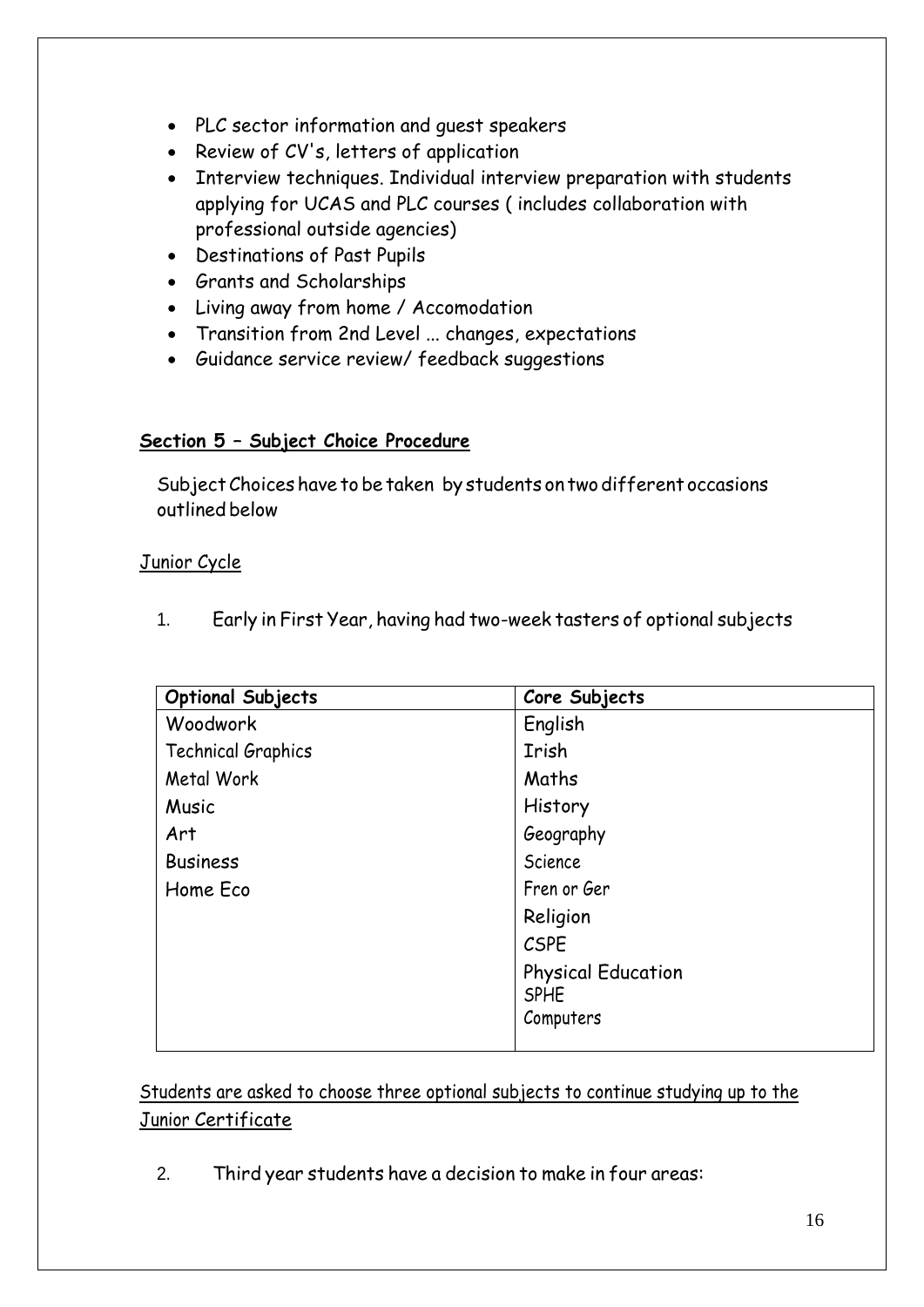- A. To do Higher or Ordinary level at Junior Certificate .
- B. To do Transition Year or continue into Fifth Year.
- C. To include LCVP link module
- D. To enter the Leaving Certificate Applied Programme.

An initiative in DC which works very well for our 3rd Year and TY students is SUBJECT CHOICE INFORMATION WEEK which includes the following:

- An information evening for parents and students
- A presentation to all students from the Guidance Department.
- A guest speaker from NUI Galway will talk to students on the importance of subject requirements for 3rd Level.
- All teachers will give an information session to students on their subject at Leaving Certificate level.
- An LCVP (Leaving Certificate Vocational Programme) subject presentation.
- An LCA (Leaving Certificate Applied Programme) presentation.
- All students will get forms to complete which must be signed by parent/guardian.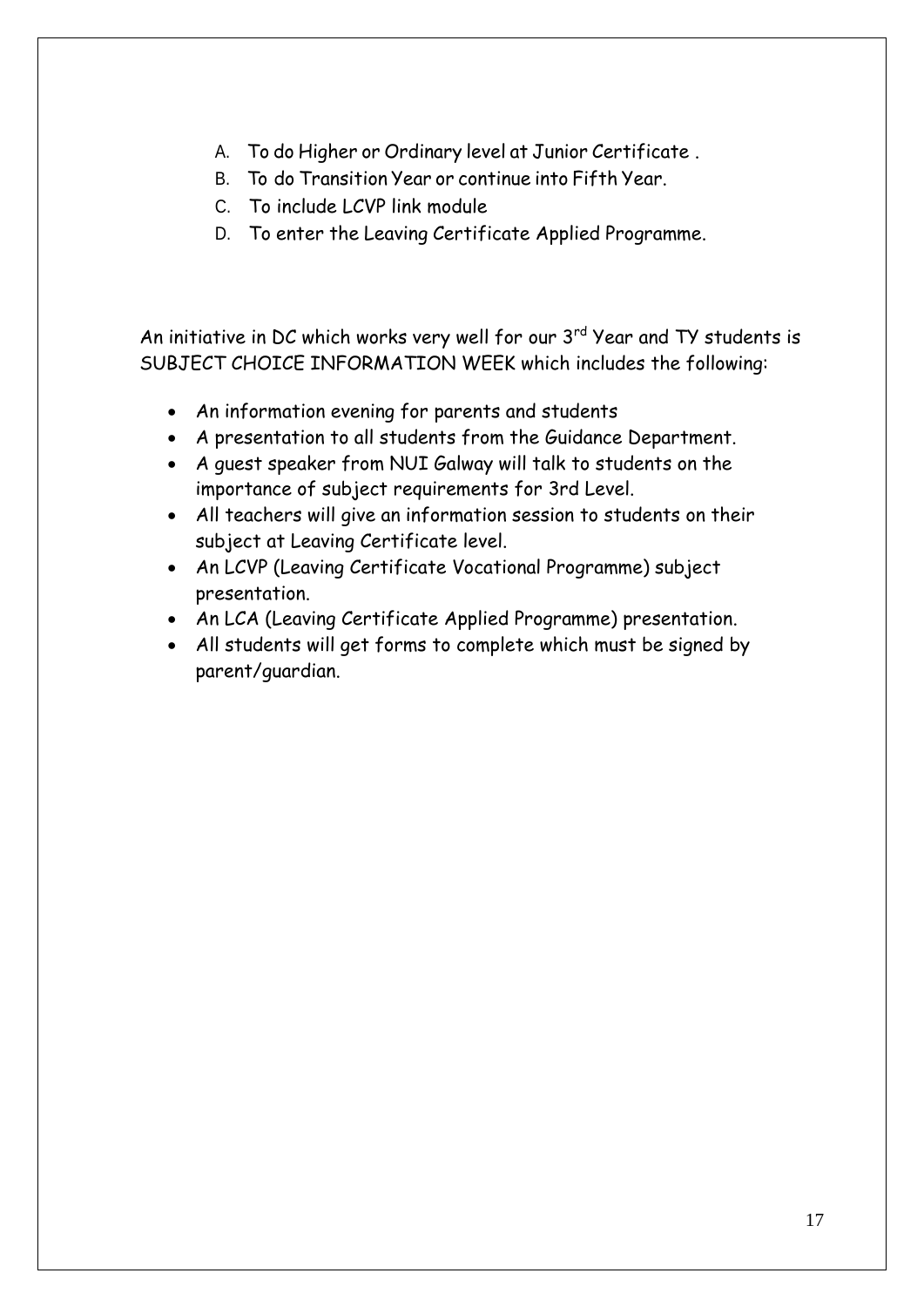## Senior Cycle

Students study three core subjects and choose four subjects (with the exception of students where a specific exemption may apply). Students are also encouraged to study LCVP if their subject choices permit. Subject Choice is normally made in February of Third Year / Transition Year.

Students have to choose the subjects they wish to study in Fifth Year.

Davitt College offers a very varied and broad range of subjects at Senior Cycle Level.

There are 20 optional subjects on offer to students

| <b>Optional Subjects</b>                                                 | Core Subjects |
|--------------------------------------------------------------------------|---------------|
| French                                                                   | Irish         |
| German                                                                   | English       |
| History                                                                  | Maths         |
| Geography                                                                | Religion      |
| <b>Applied Maths</b>                                                     | Guidance      |
| Biology                                                                  | PE            |
| Chemistry                                                                |               |
| Physics                                                                  |               |
| Agri. Science                                                            |               |
| <b>Business</b>                                                          |               |
| Economics                                                                |               |
| Accounting Art                                                           |               |
| Music                                                                    |               |
| Home Economics                                                           |               |
| <b>Construction Studies</b>                                              |               |
| Engineering                                                              |               |
| Design and Communication Graphics<br>Politics and Society<br><b>LCVP</b> |               |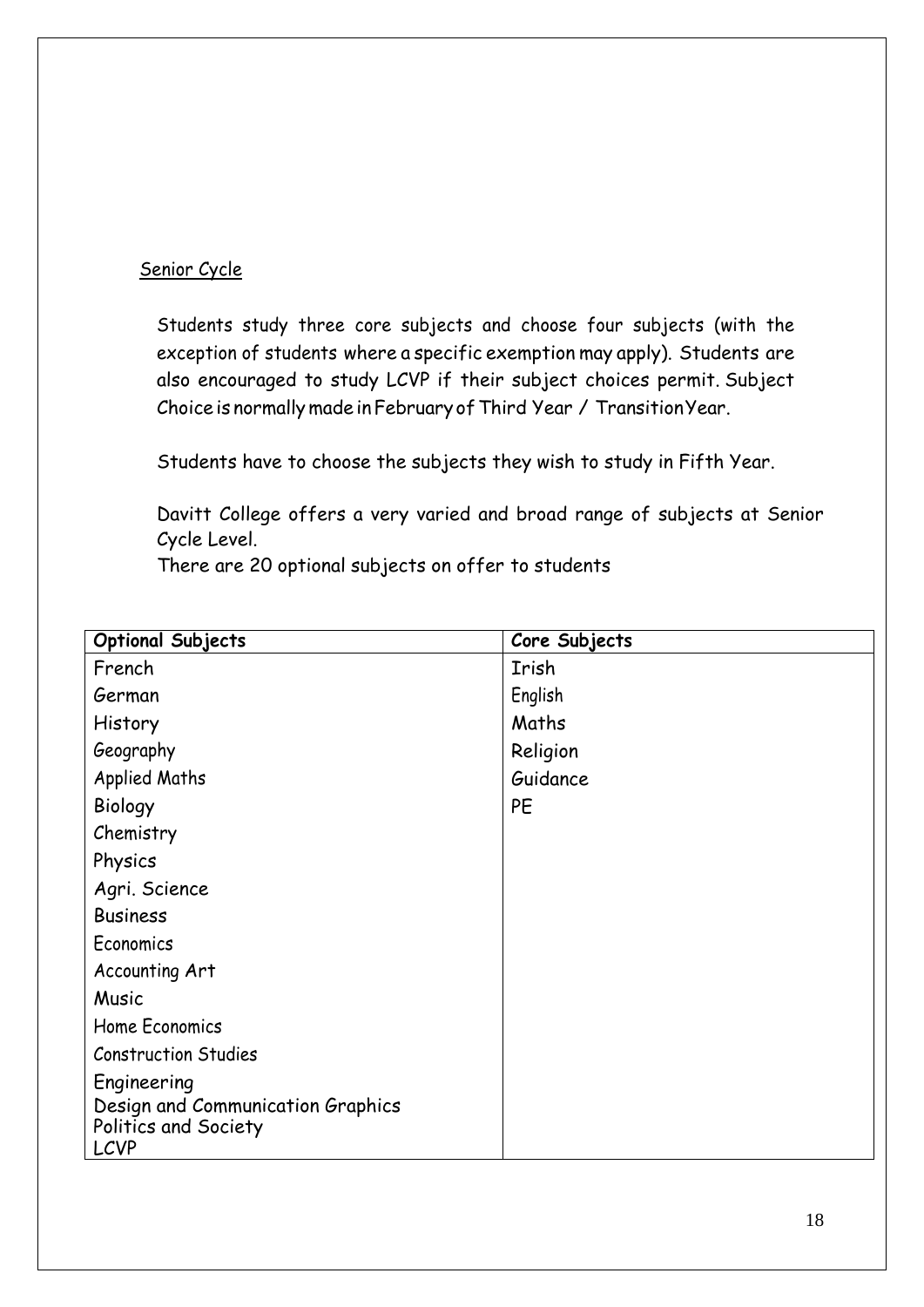These choices can vary from year to year depending on uptake.

In keeping with the policy of supporting our students through the process of developing their full potential, the Guidance Counsellor provides help and support at each stage of the decision-making process and is available to all students for advice and guidance. Subject teachers are also available to students by providing expert information pertaining to their subject.

# **Section 6 - Testing**

## **1st Years:**

Screening Tests are administered by the SEN dept. during induction days. The tests used for screening are:

- Schonell Silent Reading test
- GAP Test
- WRAT IV (Maths Subtest)

Students who score low on these tests are given further tests (Provided the school has not already been made aware of their learning difficulties)

These tests are:

- CAT III: (Cognitive Abilities Test)
- LASS Secondary Diagnostic Profile
- WRAT IV (Wide Ranging Achievement Test) All Subtests

Based on the analysis of these test by the SEN dept., a referral may or may not be made to NEPS for additional support, after discussion with parents.

## **Section 7 - Protocol for Meetings**

## **1. Meetings with students**

All Career meetings are made by appointments. Students may make appointments during Guidance classes for career meetings. They get called on the subject class roll first and then to the Guidance Counsellor. For personal counselling a student may self refer or be referred by Student Support Team.

## **2. Meetings with Parents/Guardians**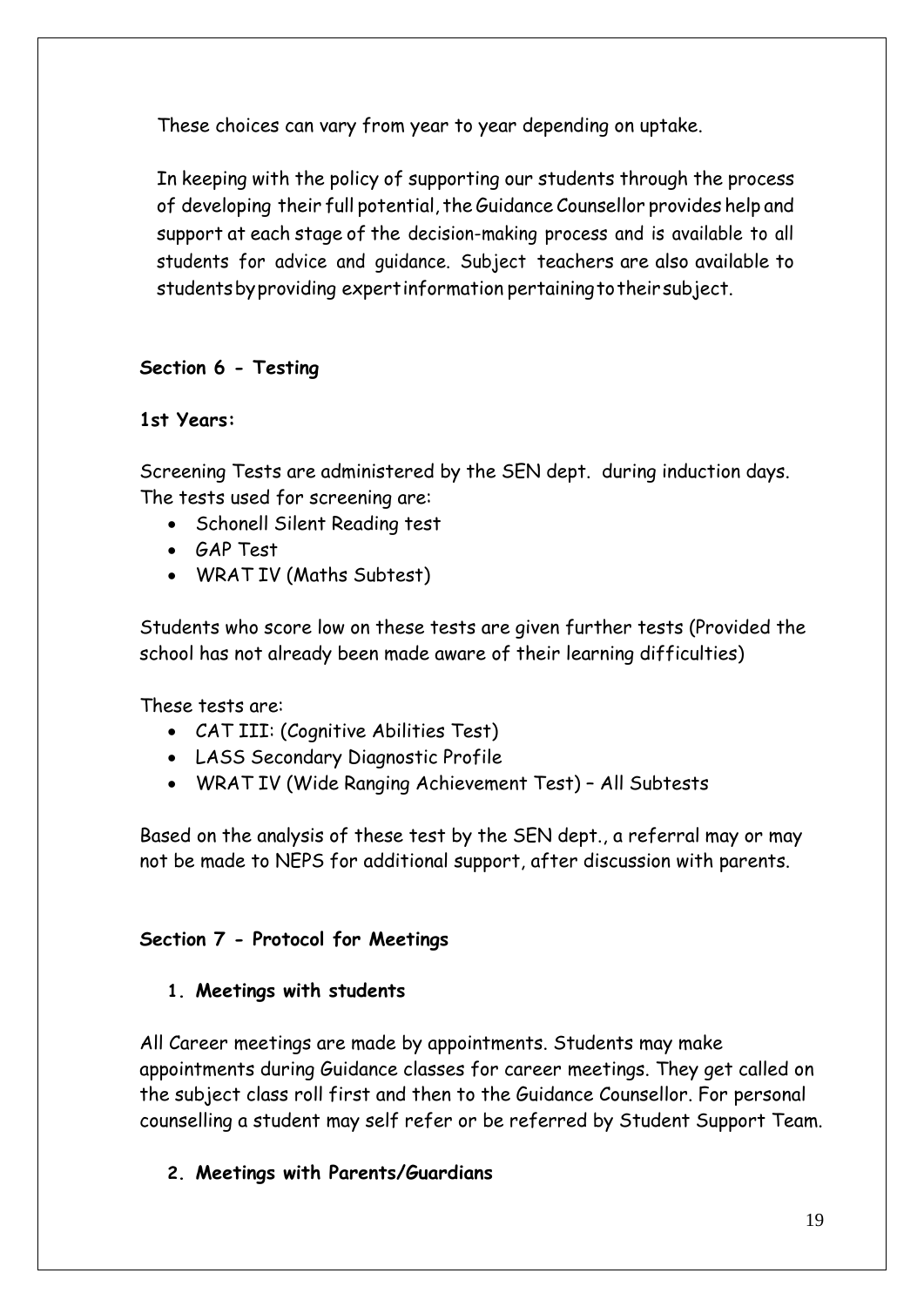Parents/Guardians make appointments with the Guidance Counsellor by telephoning the school. On occasion the Guidance Counsellor may request another staff member e.g. Year Head, subject teacher to be present at the meeting. The student is invited in for all or part of the meeting with the approval of parents/guardians. This gives the students responsibility, ownership and inclusion in the meeting's outcome. Notes are kept of all meetings by the Guidance Counsellor.

### **Section 8 - Reporting Procedures and Confidentiality**

A professional relationship involving confidentiality is at the core of Guidance Counselling. The Guidance Counsellor takes all reasonable steps to ensure that consultation with students takes place in an appropriately private environment.

The Guidance Counsellor will take all reasonable steps to preserve the confidentiality of information about students obtained in the course of professional work. They reveal such information only with the student's consent, but with certain exceptions, which include: where concealment would result in danger to the student or others; when required by the Law or designated Child Protection guidelines; or for purposes of professional consultation or supervision.

It is the duty of the Guidance Counsellor to inform each student about their legal limits on confidentiality. Students are advised that they will be consulted on each step taken by the Guidance Counsellor. They are advised that the Guidance Counsellor will take no action or discuss their case without first informing the student. The students are aware that they will be kept abreast of steps taken by the Guidance Counsellor.

The Guidance Counsellor will discuss information about students only for professional purposes, and only with those who are clearly entitled to be consulted. Written and oral reports contain only such data as is pertinent to the case, and every effort will be made to avoid undue invasion of the student's privacy.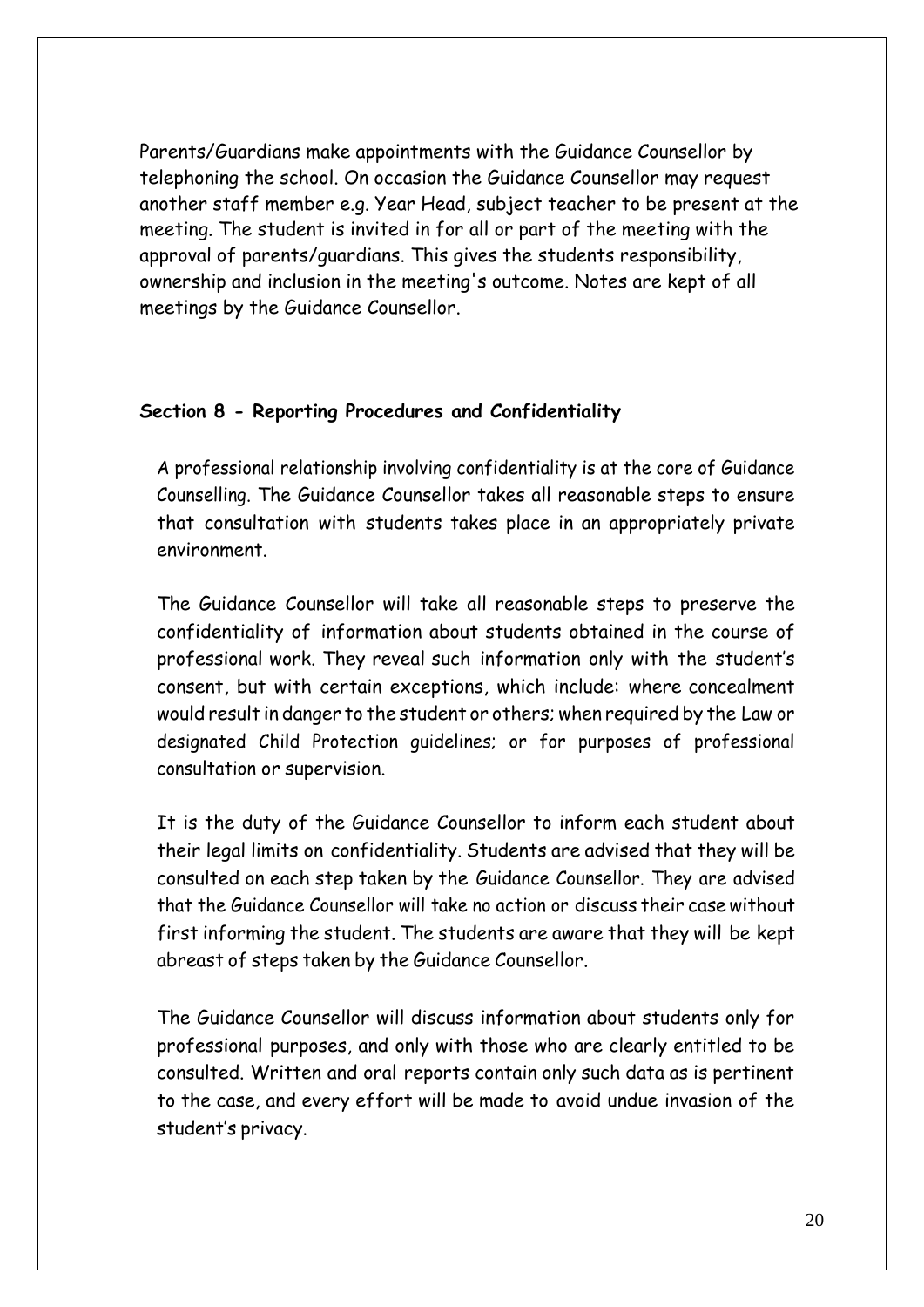Subject to the law and to be compliant with GDPR best practice, the Guidance Counsellor will take all reasonable steps to safeguard the storage, retrieval and disposal of students' records, both written and electronic.

The Guidance Counsellor will take all reasonable steps to ensure that colleagues, the Principal and others with whom they work understand and respect the need for confidentiality.

## **Section 9 -Record Keeping Procedures**

Records of all personal counselling and careers/vocational guidance interviews are kept.

Records of counselling sessions contain some of the actual words and phrases used by the client.

To ensure accuracy these notes are in so far as possible written during or as soon as possible after each session. Notes are generally brief.

## **Section 10 - Continuous Professional Development**

To maintain qualified membership of the Institute of Guidance Counsellors a chartered member must compete 10 hours of in service training annually. (IGC Constitution and Code of Ethics 2004).

In Career development is essential to the work of the Guidance Counsellor. The IGC has numerous links with organisations, all offering in-career development. Attendance at Open Days, career seminars, etc.., all constitute in-career development.

## Attended 2017/2018

- Workshop on "Anxiety in Young People"
- Davitt College Career Options
- CAO/IGC Conference
- Junior Certificate Reform
- Sligo Training Centre and PLC open days
- VS Ware Training
- Certified in Child Protection e-Learning programme
- NUIG Equality in Deis schools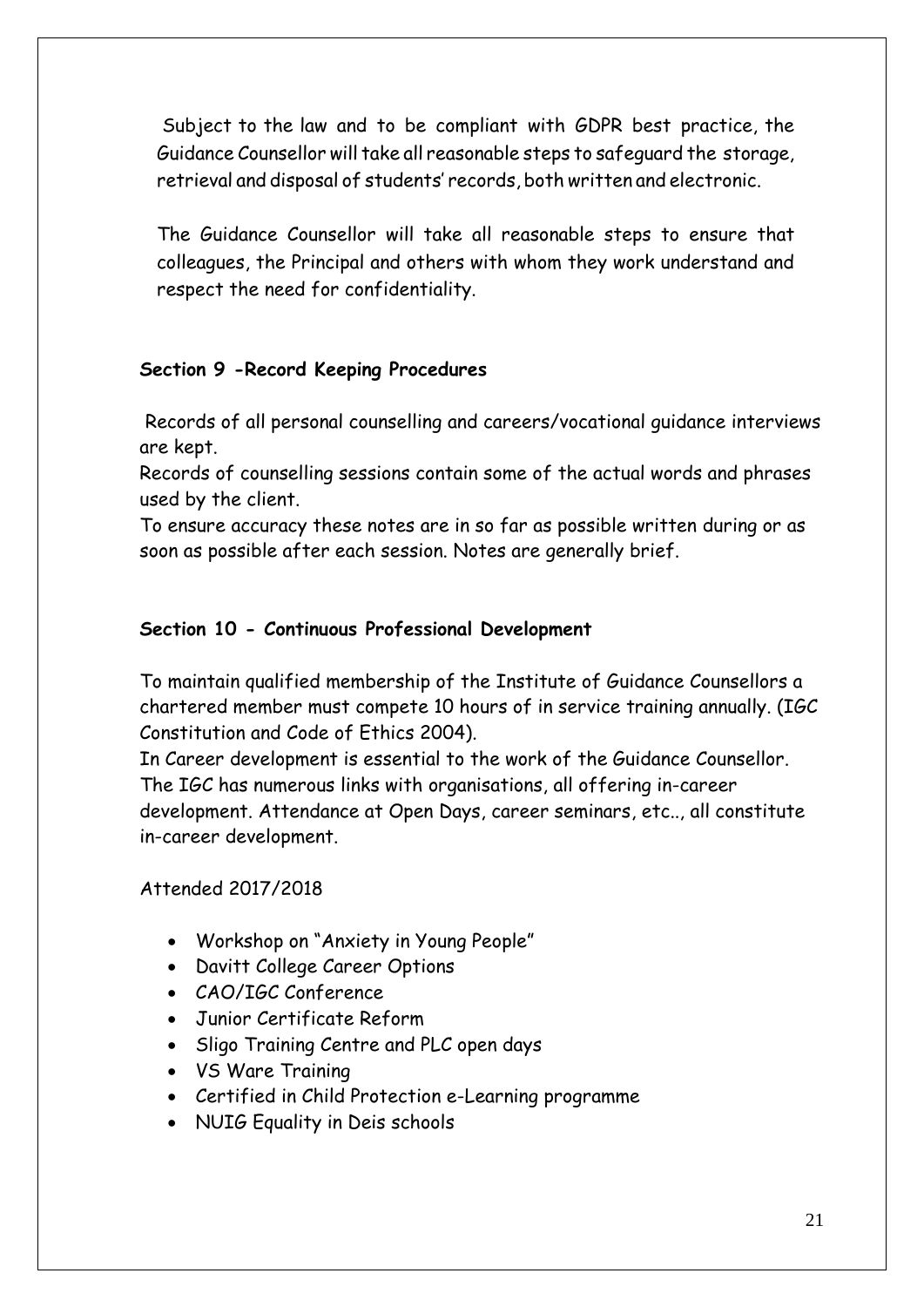# **Section 11 - Links/Distributed Guidance**

The following demonstrates the whole school dimension of Guidance and the collaboration within the whole school community and with the Guidance Counsellor.

# **Class Teacher:**

- Encourages students to reach their academic and personal potential.
- Monitors behaviour and is sensitive to any difficulties students may be experiencing. Refers to Guidance Counsellor/Class Tutor/Year Head as appropriate.
- Liaises with parents through journal or scheduled meetings.

# **Class Tutor:**

- Ongoing monitoring of students in a supportive positive way. Use of referral system as appropriate.
- Initial referral point for class teachers.
- Liaises with parents as necessary.

## **Year Head:**

- Referral person for Class Tutor.
- Holistic monitoring of students.
- Liaise with parents as necessary.

## **TV Co-ordinator:**

- Motivates and develop personal skills.
- Organises events, outside speakers, excursions etc which promote personal development.
- Liaises with management, Guidance Counsellor, parents in programme development.
- Attends in-service where possible.

# **LCVP Co-ordinator:**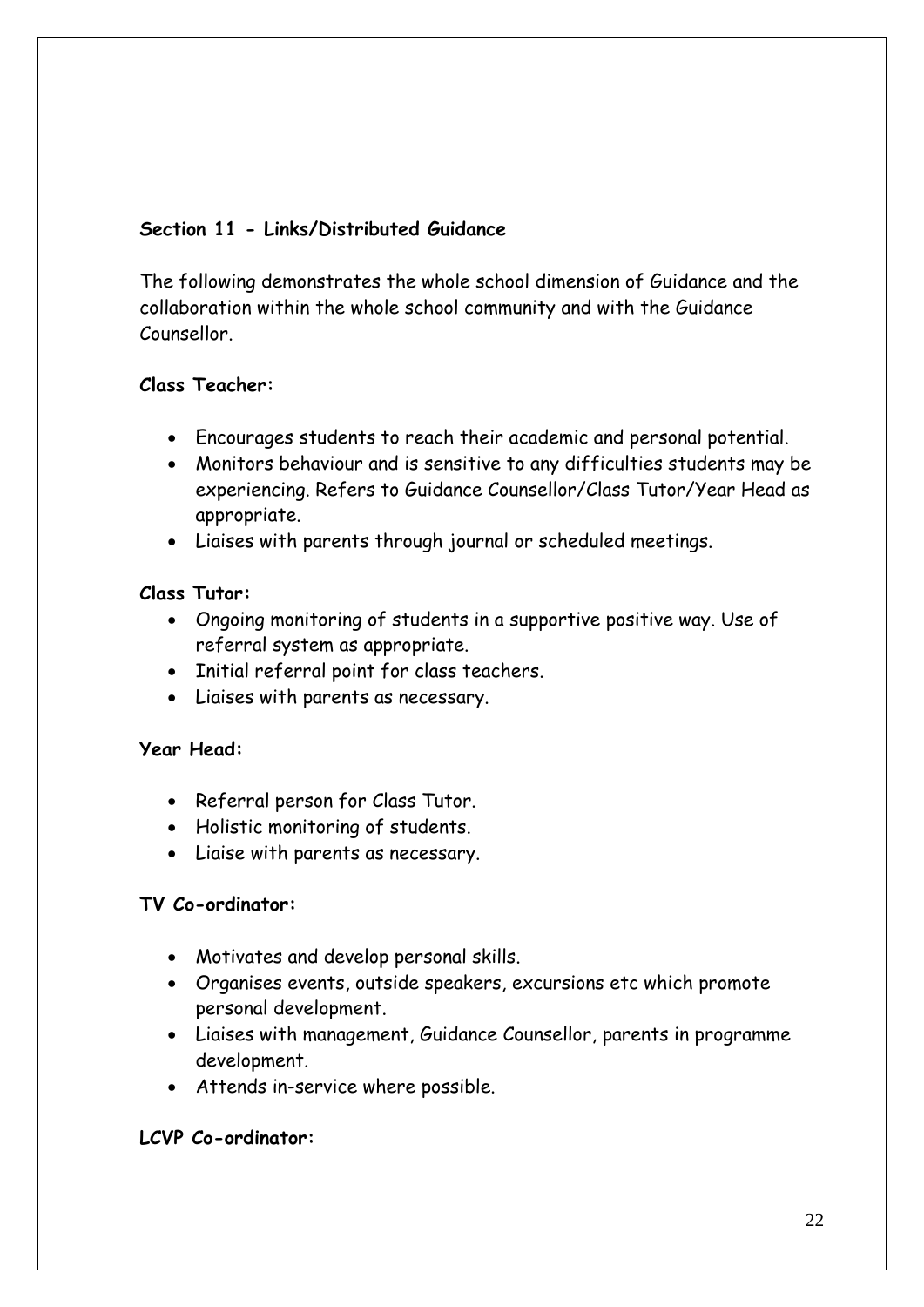- Links with Guidance re Careers Investigation
- Plans and administers programme.
- Communicates with students/ parents/ guardians/ outside agencies.
- Records and files portfolio items.
- Attends in-service where possible.

#### **Work Experience Co-ordinator**

- Plans and administers program
- Records and files work report
- Liaises with employers
- Prepares students for the world of work
- Encourages students to find work in areas of career interest

### **LCA Co-ordinator**

- Motivates and develop personal skills.
- Administrator of the program
- Liaises with teaching team, students, principal, parents and employers
- A supportive role to all LCA students

### **SPHE Teachers:**

- Promotes self esteem and positive self image.
- Enables and encourages student discussion in relation to social, personal and health issues.
- Monitors behaviour and use referral system as appropriate.
- Attends in-service where possible.

### **SEN Co-ordinator:**

- Member of Pastoral Student Support Team participates in weekly meetings.
- Identifies and prioritise students in need of support.
- Consults with Guidance Counsellor, NEPS and school psychologist as necessary.
- Member or Curriculum Development Team
- Regular meetings and contact with parents.
- Liaises with primary schools.

### **JCSP Co-ordinator**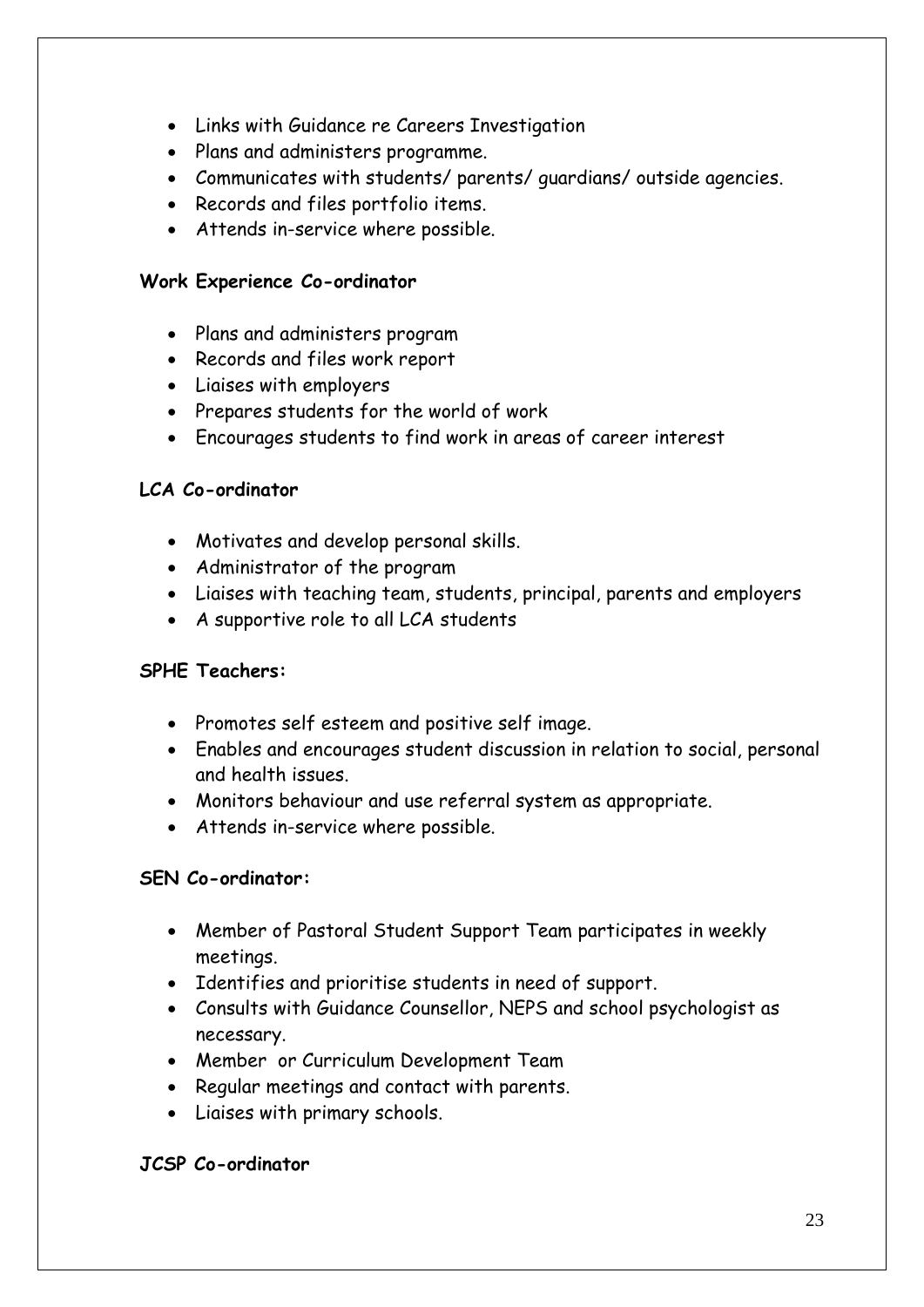- Prioritises students in the programme
- Consults with all staff re developments and initatives

## **Students Council:**

- Identifies areas of student concern.
- Liaises with Teacher Representative to promote positive change.

# **Parents Council:**

- Forum for parents to participate in ongoing development of school.
- Voice and link for parents with school.

# **Outside Agencies:**

The Student Support Team,teachers and management of the school promote and foster links with the following and more:

- NEPS: Learning Support Teacher and Guidance Counsellor have regular contact and meetings with the school psychologist.
- Social Workers: where necessary, guidance counsellor has meetings with social workers in supporting vulnerable students.
- Local supportive agencies i.e. Mind space, Family Centre, Youth Information Centre, Neighbour Youth Project, HSE West Drugs Service, Mayo Children's Imitative, ISPCC
- Employers: TY co-ordinator,work experience co-ordinator and guidance counsellor foster links with employers
- Colleges/Admissions Officers: Rota of guest speakers from colleges organised.
- SOLAS
- Failte Ireland
- Colleges of Further Education
- Community... Gardai, Defence Forces
- DES... examination commission! home school tuition ...
- Past pupils
- Primary schools.

## **Section 12 – Policies**

Anti-Bullying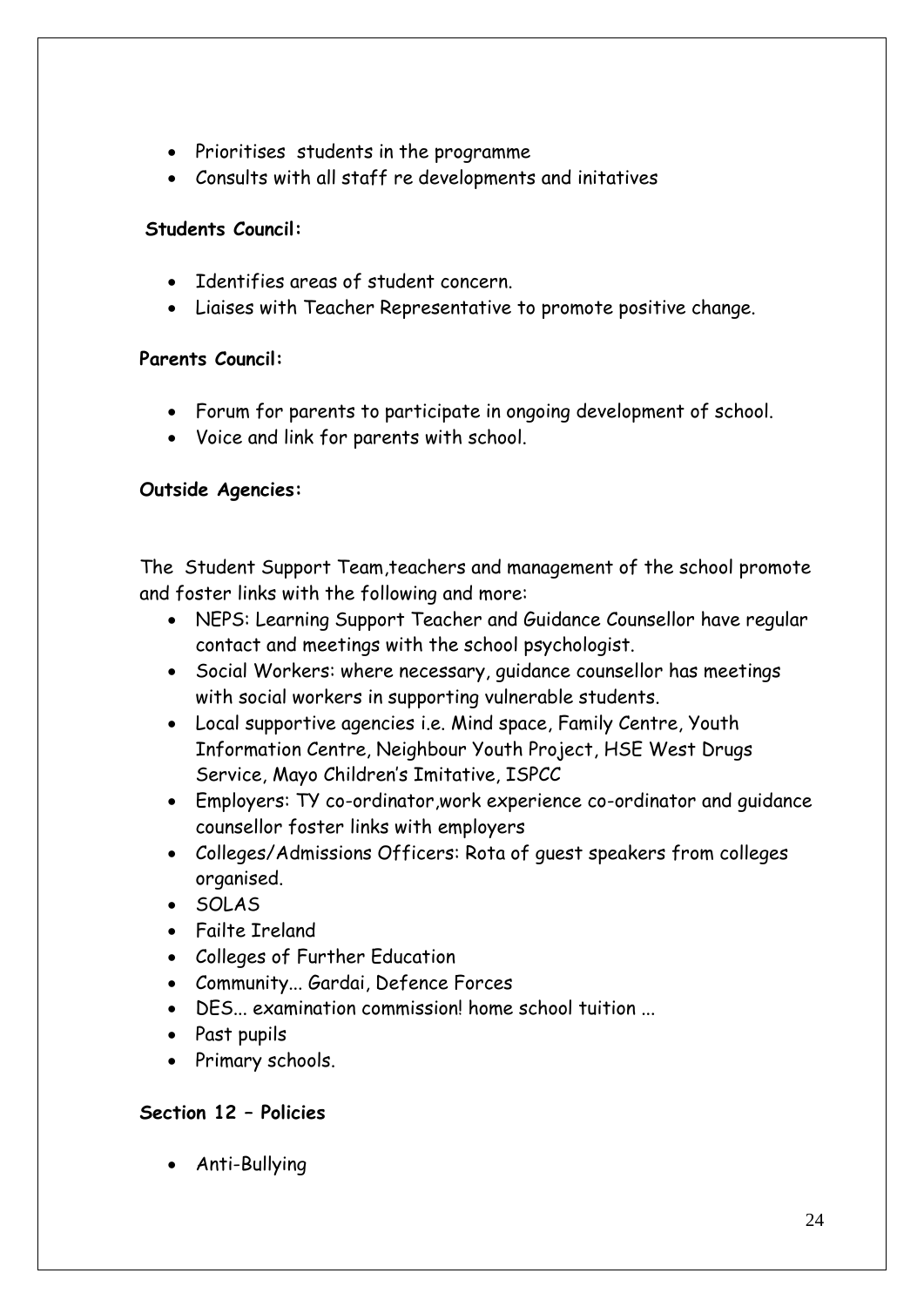- Critical Incident
- Substance Use
- **•** Special Educational Needs
- Code of Behaviour
- Admissions
- Child Protection
- Acceptable Usage
- Suspensions and Expulsions
- SPHE / RSE/
- Homework
- Numeracy and Literacy
- DEIS plan –SCP, HSCL, SSE and SIP
- Wellbeing
- Data Protection Statement

The Guidance Plan should be read in conjunction with these policies. These policies are held by the school management and are available through the school management.

The plan is updated annually; it is an evolving plan due to the nature of guidance within a school setting. The plan is extensively reviewed every 3 years. The plan is shared with all staff annually.

## **Section 12 - Work in Progress**

- Whole School Guidance Plan: Ms. B Lennon and Mr. J Gallagher will continue to review and update
- Social Media presence and use in Guidance is evolving at an extremely fast pace, this will be given will be given more attention taking into consideration GDPR guidelines.
- GDPR guidelines and direction from school, IGC and NCGE to be followed going forward.
- Career Options 2017/2018 event was another huge success, numbers were up on last year. Future of the event to be decided due to the enormity of the event being organised on campus.
- Mrs Fiona O'Connor (Science Dept.) came on board the Subject Choice Senior Cycle program, her interest and aptitude in this area are of huge help will continue to work with Guidance